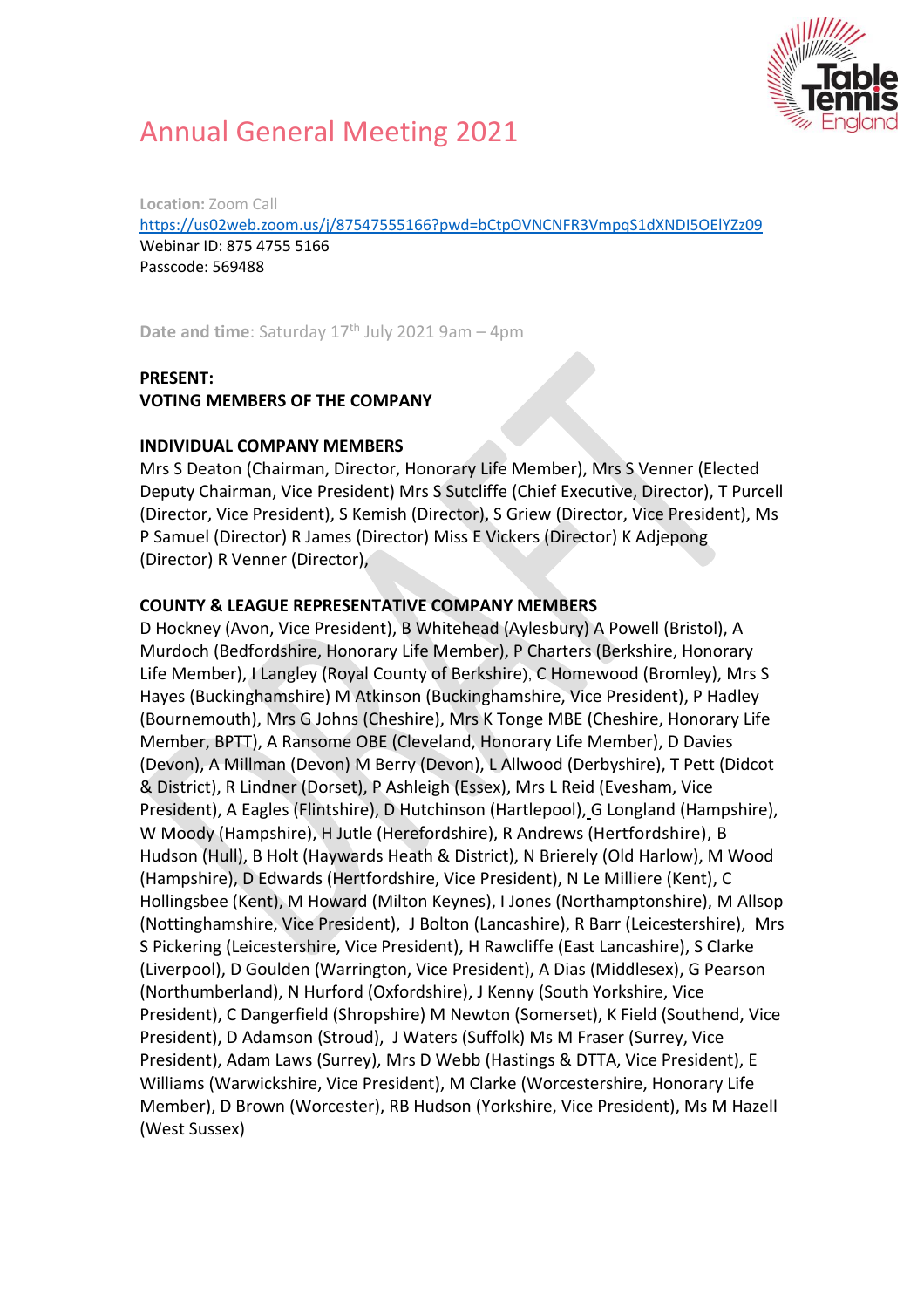

#### **NON-COMPANY MEMBERS**

Mrs J Parker (President), Mrs C Williams (Leamington, Vice President), G Wood (British League, Vice President), Mike Smith (British Universities and Colleges Sports, Honorary Life Member) J Fairweather (Woking), T Giles (Ryde), S Leven (Hertfordshire), D Maddison (Nottingham), H Arthur (Kettering), J Kelly (Somerset), H Webb (Bexhill-on-Sea, Honorary Life Member), E Lynn (West Midlands), M Clarke (Worcestershire) M Gunn (Berkshire), P Nichols (Scrutineer) Mrs J Ferguson (Scrutineer) P Cox (Kent), R Jemmott (Bristol), R Hoy (East Sussex), Mrs S Nash (Hertfordshire), T Catt (East Sussex)

#### **Apologies:**

C Sewell (Wiltshire) Mrs L Dare (Norwich) M Sealey (Somerset)

#### **STAFF**

Joanna Keay-Blyth (TTE Staff), Greg Yarnall (TTE Staff), Victoria Wiegleb (TTE Staff), Matt Stanforth (TTE Staff, MS) Mrs J Rogers (TTE, Vice President)

#### **Meeting Commenced at 9am**

Mrs S Deaton (Chairman) welcomed all present, introducing Deputy Chair Mrs S Venner and Chair of Finance & Audit Committee S Kemish. Mrs S Deaton (Chairman) introduced the new Board members of TTE & thanked those Board members who have now left for their time and dedication during their term.

The Annual General Meeting was opened everyone was thanked for attending via Zoom.

The protocol for the meeting was advised and everyone was reminded that polling is for company members only.

- **1.** Members of the table tennis family who had sadly passed away this year were remembered.
- **2. Report of Standing Orders Committee**

Mrs S Deaton (Chairman) introduced the report of the Standing Orders Committee.

D Hockney (Avon), Chairman of the Standing Orders Committee made it clear for Special Resolutions 5&6 and 8&9 they will be debated together and also advised on amendment 22A, 22 and 23 and how this will be voted on explaining the process.

D Hockney (Avon) welcomed any comments. No comments were made.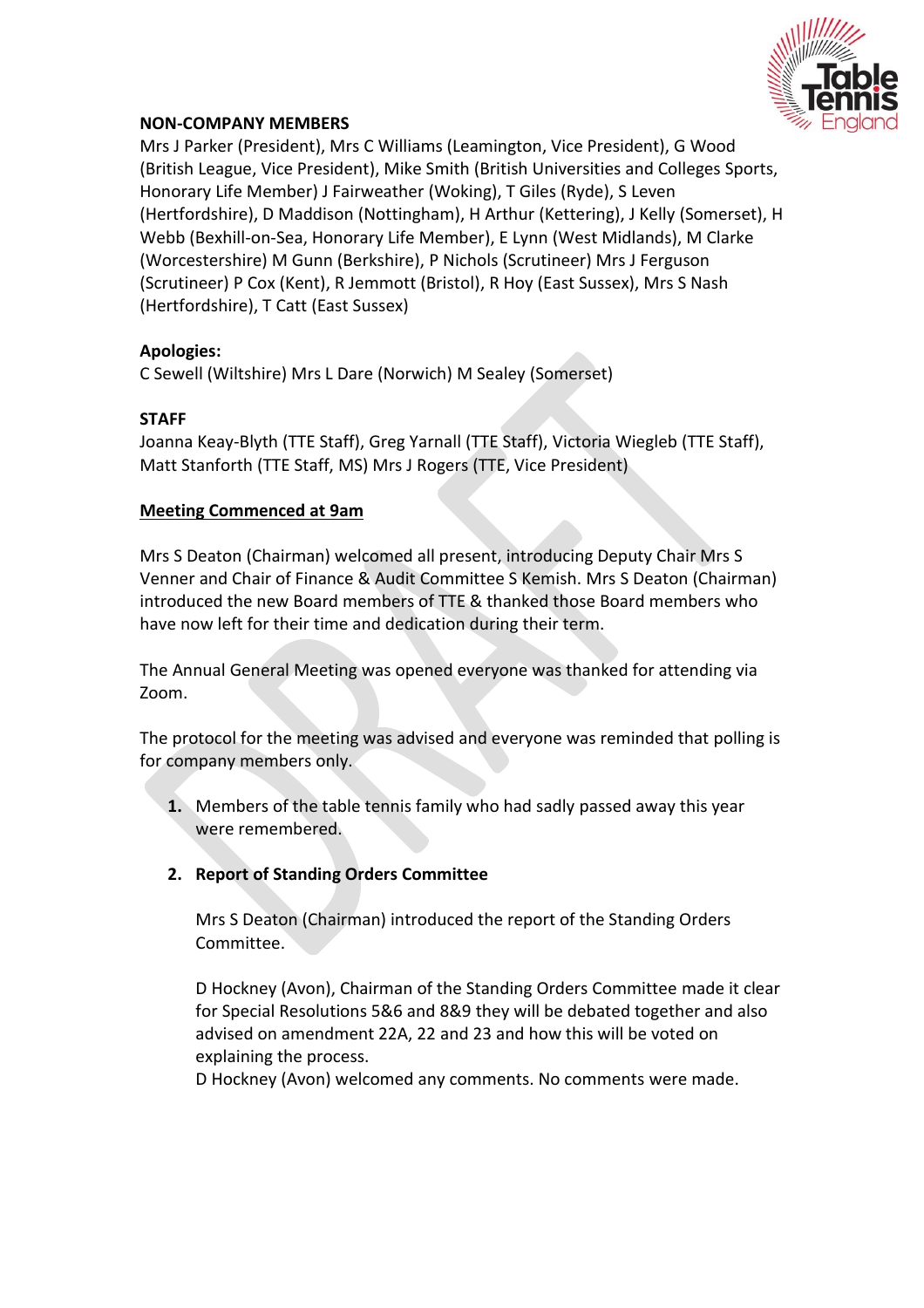

## **3. Adoption of Standing Orders**

An electronic zoom polling vote was visible to all for company members only to vote on.

The Standing Orders were adopted with 98%.

Mrs S Deaton (Chairman) advised that our legal representative Thea Longley was available during this section for any legal questions. None raised.

## **4. Declaration of Business Interests**

Mrs S Deaton (Chairman) asked for any Declarations of Business Interests to be added to the Q&A section.

A Ransome (Cleveland, HLM) declared a business interest. C Dangerfield (Shropshire) advised he no longer has a business interest to declare.

## **5. Approval of Minutes of Annual General Meeting July 2020**

Mrs S Deaton (Chairman) noted that points of accuracy should have been submitted in advance but asked if there were there anymore.

Mrs D Webb (Hastings, Vice President) advised in the minutes there were two points of accuracy in that a HLM cannot also be a  $VP -$  (amended) & also noted that Mrs D Stannard should be listed as Honorary Past President – (amended).

An electronic zoom polling vote was visible to all for company members only to vote on.

The minutes were approved with 94%.

Any matters arising from those minutes were requested to be added in the Q&A.

#### **6. Approval of EGM Minutes January 2021**

Mrs S Deaton (Chairman) welcomed points of accuracy.

Mrs D Webb (Hastings, Vice President) advised of a point of accuracy in that a HLM cannot also be a VP - amended. Also, there is an error after Martin Ireland (Lancashire, Vice President) there is a blank name – amended.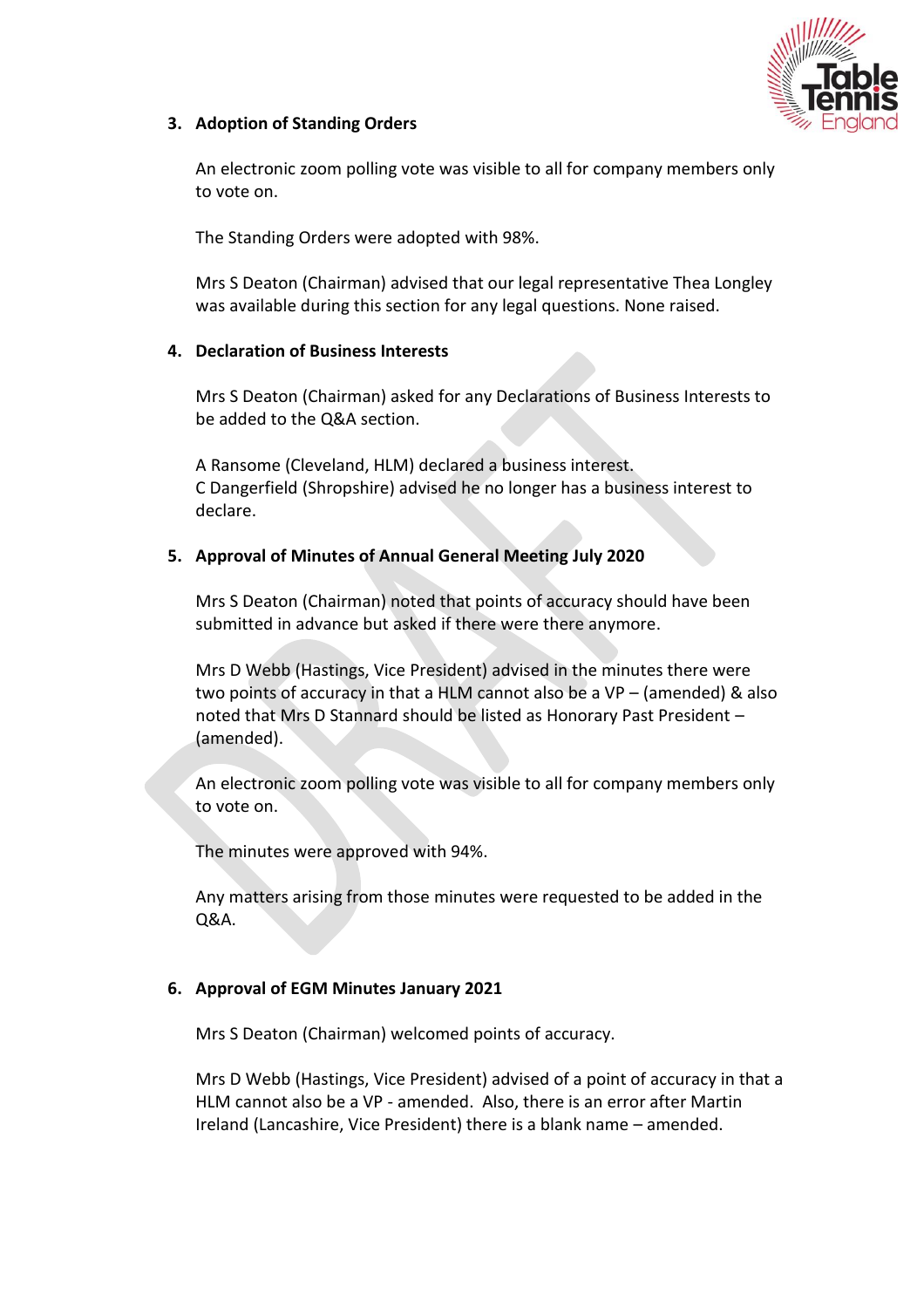

Mrs D Webb (Hastings, Vice President) asked for it to be recorded that she will not accept the minutes of the EGM as she felt they were inadequate and did not reflect the meeting.

An electronic zoom polling vote was visible to all for company members only to vote on.

The minutes were approved with 69%.

Any matters arising were requested to be put in the Q&A – none recorded.

#### **Special / Ordinary Resolutions**

A test vote was held to ensure all attendees were able to vote. No comments / issues were raised. Mrs S Deaton (Chairman) ran through the process of how the next stage of the AGM will work.

## **Ordinary Resolution 1: Affiliation Fee Refund for those that paid season 20/21 (7771/0721/JKB) (Chris Dangerfield)**

C Dangerfield (Shropshire) was welcomed to speak and provide his rationale on this Resolution 1.

The full resolution details are available on the website: <https://tabletennisengland.co.uk/our-sport/governance/agm/>

S Kemish (Board) was welcomed to speak on behalf of the Board.

S Kemish (Board) advised that the Board do not support this resolution for financial reasons as it is unreasonable. The Board felt this would have a detrimental impact on the Sport and the cost of this is approx. £220k. This is half of the reserves we hold, affecting the reserves policy.

S Kemish (Board) made everyone aware of how grateful the sport is for their contributions this year & explained how these costs are also put into the Performance Budget (details on the website), the impact of covid and how we haven't had to make redundancies like other sports.

S Kemish (Board) also advised of the extended offer of a 50% discount to those members who did pay their membership & advised that very few members (9%) have actually requested a refund.

Questions were welcomed in the Q&A box and were as follows: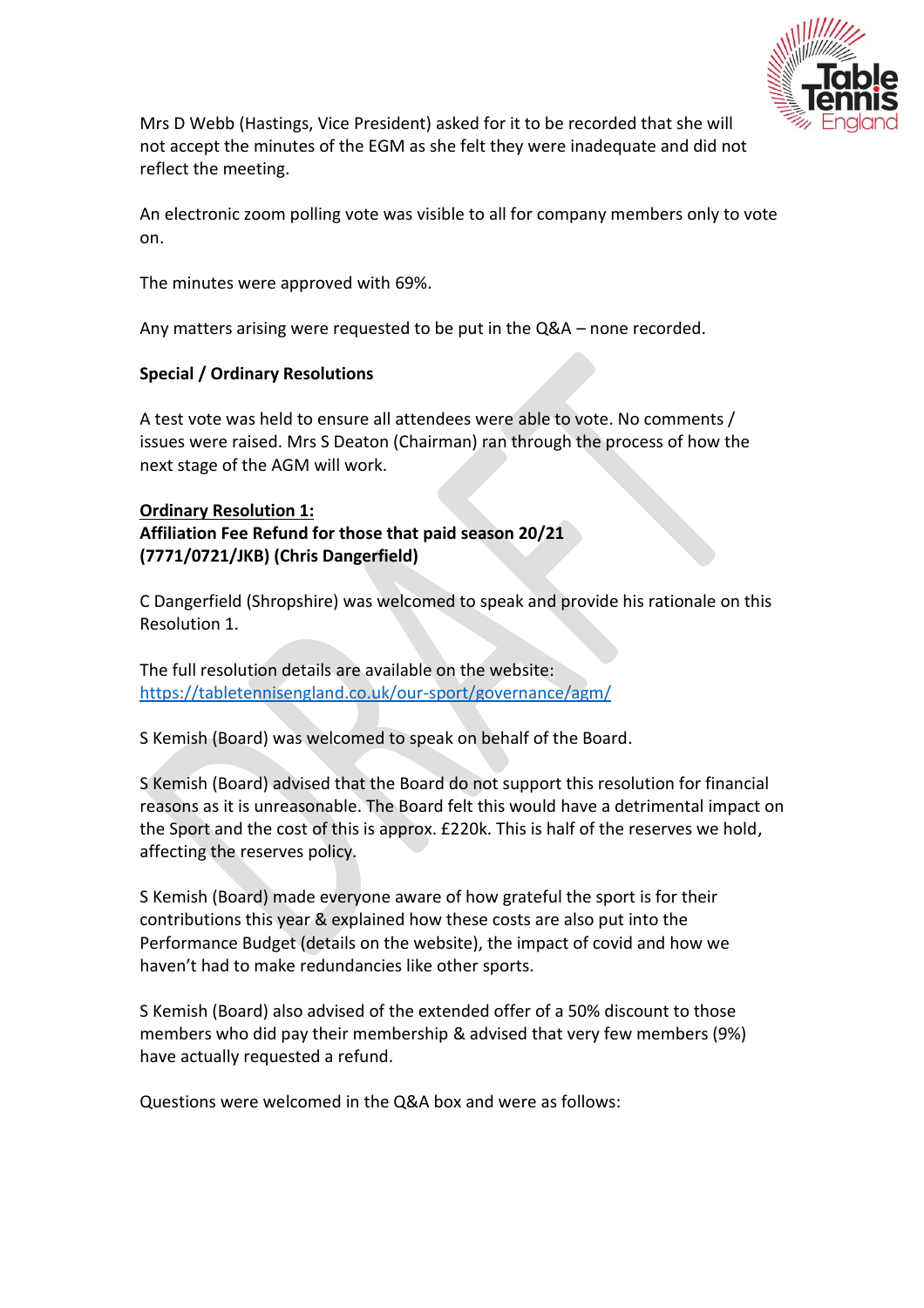

M Clarke (Worcestershire, HLM) understood the principle but felt the Board's resolution of it being unaffordable & unreasonable was confusing. The budget for next year has a deficit of £63,873 which seems to imply the Board is ignoring its own reserves policy.

Mrs Sara Sutcliffe (CEO) replied to M Clarke (Worcestershire, HLM) and advised that the budget has been set with a deficit & with the caveat of "cutting our cloth accordingly". This has been budgeted with a very conservative membership number, being monitored monthly.

Mrs S Deaton (Chairman) welcomed C Dangerfield (Shropshire) the chance to summarise his resolution.

C Dangerfield (Shropshire) was surprised at the lack of support this resolution appears to be receiving and felt the Board should have communicated better. C Dangerfield (Shropshire) proposed his resolution and Mrs S Deaton (Chairman) opened the vote upon which everyone had 2 minutes to cast their vote using Mi-Voice.

The results of this vote were:

| For:       | 13,396 | 35.25% |
|------------|--------|--------|
| Against:   | 24,611 | 64.75% |
| Abstained: | 2,023  |        |

# **Resolution 1: Failed.**

**As it is an Ordinary resolution a 50% majority is required.**

**Resolution 2 In Article 3, amend definition of Independent Director as follows: Independent Director means a director of the Company appointed in accordance with Article 24, who is not the Chairman and is determined by the Board as being independent (7772/0721/JKB) (Peter Charters**)

Mrs S Deaton (Chairman) welcomed P Charters (Berkshire, HLM) to speak and provided his rationale to Resolution 2.

The full resolution details are available on the website: <https://tabletennisengland.co.uk/our-sport/governance/agm/>

S Griew (Board) advised that the Board do not support this resolution but do agree with the principle behind it. The Board have already amended the definition of the Independent so that TTE members are not excluded simply by virtue of them being members. However, the articles are not the place to document this.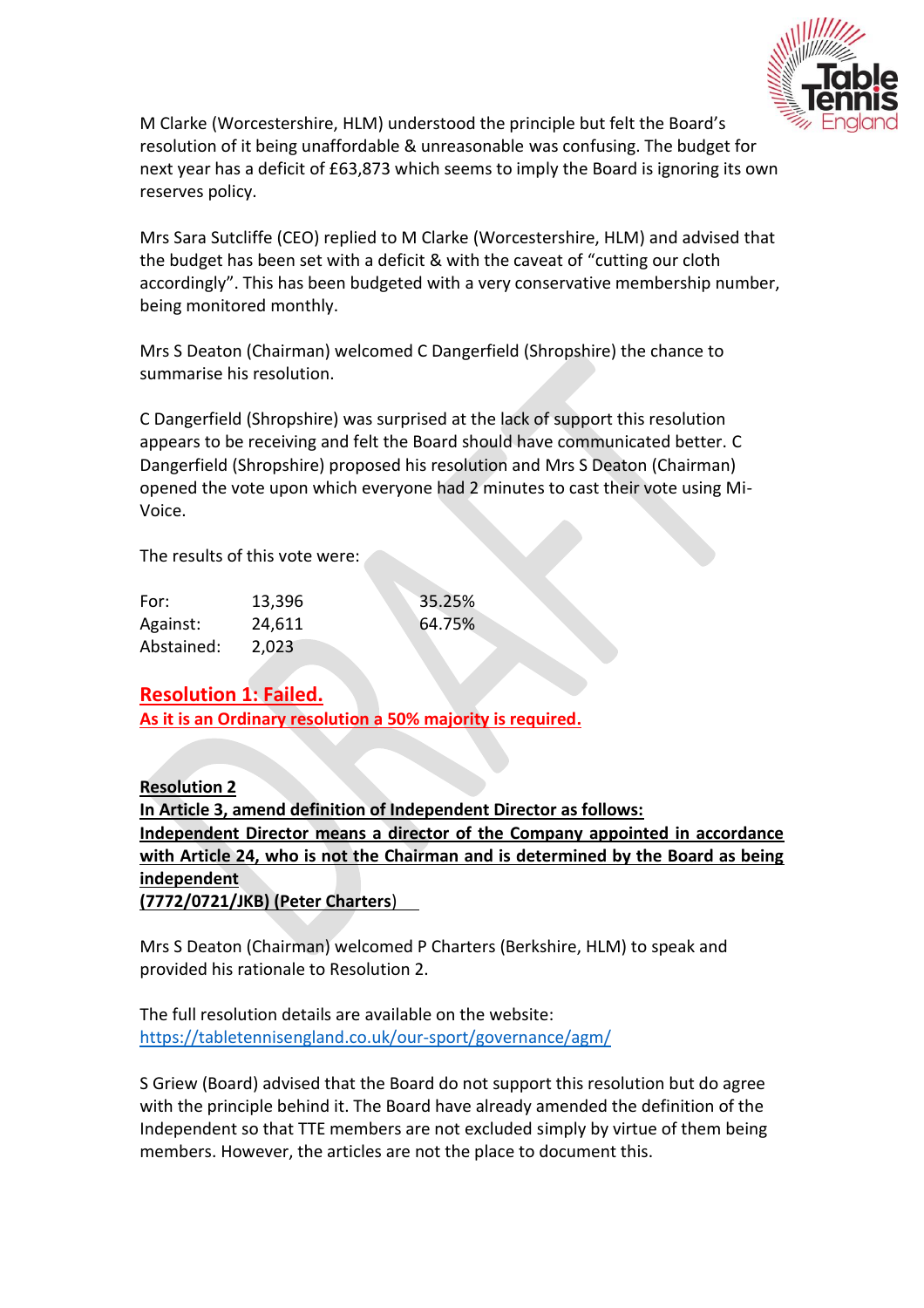

S Griew (Board) felt the most appropriate way to manage this is to have the detail in the Board Guidance Pack. The current definition in the articles clarifies that someone with a financial interest in the company, would not be independent, which the Board feels is important but the amendment deletes.

Questions were welcomed in the Q&A box and were as follows:

A Ransome (Cleveland, HLM) was welcomed to speak and understood the principle, but he felt the Board have gone too far in terms of how they interpreted this point. As A Ransome (Cleveland, HLM) understands it, if the Table Tennis player is playing the local league club, they would not be considered to stand for a Board position. Whilst he accepts there is a line in defining independent the Board have been too hard on it.

C Dangerfield (Shropshire) echoed A Ransome (Cleveland, HLM) comments.

T Purcell (Board) spoke and supported S Griew (Board) adding that the defintion concerning Independent Directors has been updated & amended by the Board and under the new rules "the person who has an official function in the club /league will not be independent" but that does nto represent a player from being classed as Independent. .

A Murdoch (Bedfordshire, HLM) requested to speak and confirmed his support for this resolution.

There were no other questions.

P Charters (Berkshire, HLM) proposed his resolution & Mrs S Deaton (Chairman) opened the vote upon which everyone had 2 minutes to cast their vote using Mi-Voice.

The results of this vote were:

| For:       | 27,209 | 67.92% |
|------------|--------|--------|
| Against:   | 12,852 | 32.08% |
| Abstained: | 291    |        |

**Special Resolution 2: Failed As it is a Special resolution a 75% majority is required.**

**Special Resolution 3 Definition of Registered Players (7773/0721/JKB) (Board – Tom Purcell)**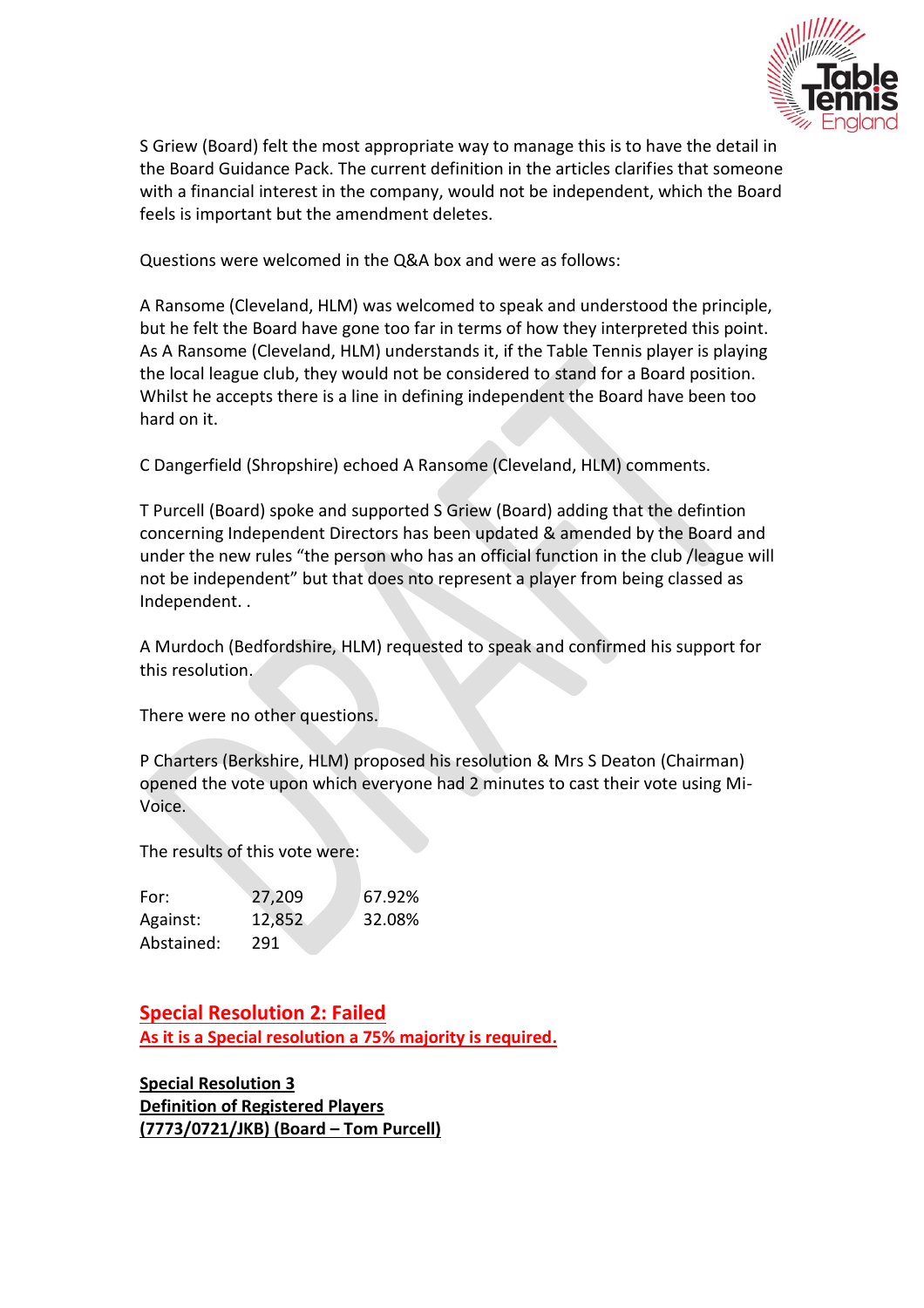

Mrs S Deaton (Chairman) welcomed T Purcell (Board) to speak and provide the Board's rationale to Resolution 3.

The full resolution details are available on the website: <https://tabletennisengland.co.uk/our-sport/governance/agm/>

Questions were welcomed in the Q&A box and were as follows:

Mrs D Webb (Hastings, VP) requested to speak and said there was not enough clarity on this resolution, as it only mentions players being registered if they play in local league or pay TTE a league fee, there is no mention of paying county fees which is essential. Does this mean that any player who has a license but who does not play in a local league is not a registered player, neither are players in premier clubs, or those from other countries? Mrs D Webb (Hastings, VP) asked for clarity on this.

A Ransome (Cleveland, HLM) asked to speak and believed there is a glitch in this, as it says the player has to pay the local leagues fees, but this isn't how many local leagues operate.

N Le Milliere (Kent) advised that his county was discussing this and their concern was that it didn't mention players having to pay county fees through their leagues which seems to be missed out. Kent shall be voting against until this is made clearer.

C Dangerfield (Shropshire) requested to speak, and felt when he read this he was originally going to support, however now he has questions and although he understands the principle it is too woolly and he will vote against this.

T Purcell (Board) was asked to respond to the questions and advised that members of a premier club do not have a voting right under our current rules, and when the voting review group presented to National Council it was suggested that another category be set up for premier clubs. This hasn't taken place yet but will be looked at again.

Local league fees as T Purcell (Board) understands it is that if the club pays the fee for the player, then the players fees are paid – his own league used to do this and still does. They are registered to play in the local leagues.

T Purcell (Board) was asked to clarify the question from Mrs D Webb (Hastings, VP) and C Dangerfield (Shropshire) – in response to county fees, these are paid by local leagues but the local leagues pay the county fees based on the number of players / clubs they have in the league. This impacts on the county voting (National Council) as a player will be registered in the local league and the county vote is equal to the number of players in that county.

Mrs S Deaton (Chairman) opened the vote upon which everyone had 2 minutes to cast their vote using Mi-Voice.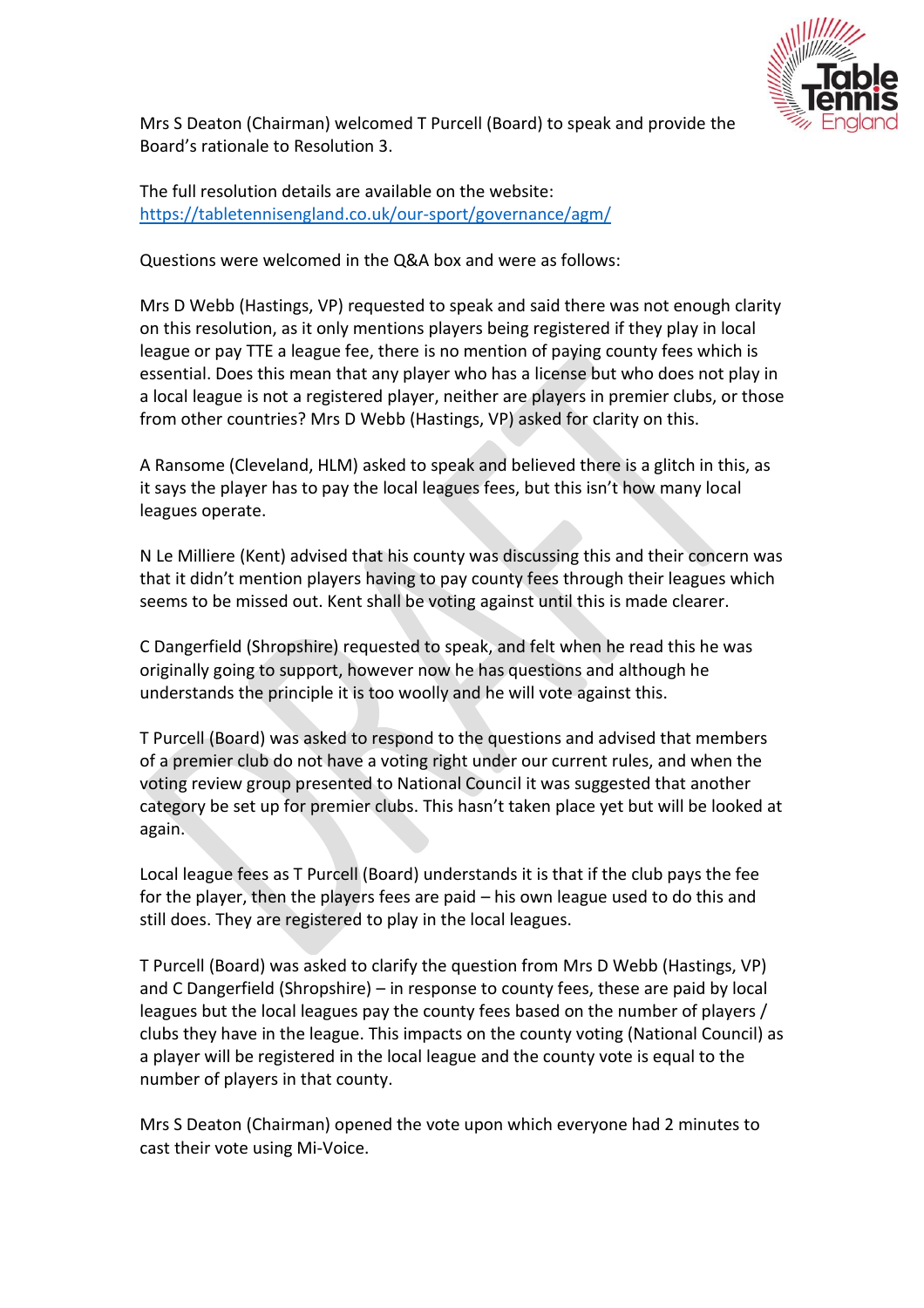

The results of this vote were:

For 17,145 43.01% Against 22,717 56.99% Abstain 704

**Special Resolution 3: Failed As it is a Special Resolution a 75% majority is required.**

**Special Resolution 4 Elected Director Increase from 3 to 4 (7774/0721/JKB) (Peter Charters)** 

Mrs S Deaton (Chairman) welcomed P Charters (Berkshire, HLM) to speak and provide his rationale to Resolution 4.

The full resolution details are available on the website: <https://tabletennisengland.co.uk/our-sport/governance/agm/>

S Griew (Board) was welcomed to speak on behalf of the Board & explained why the Board does not support this Resolution. In looking at the composition of the Board it is important that it contains a good balance of skills, balance and diversity inside and outside of the sport. A skills matrix is used for this and identifies 23 areas of skills and experience to be covered across the Board in total, including those associated with Table Tennis. The process for advertising and interviewing allows the Board to prioritise gaps and ensures suitable people are appointed. The Elected Directors process is not targeted at skills or expertise and there is no guarantee that Directors elected will be done so based on the skills they may bring.

S Griew (Board) advised that a move from 3 to 4 Elected Directors would represent a significant change. The Code as a maximum is 'one third' and it is up to us what the best balance is. The Board believes the current composition provides the optimum balance.

Questions were welcomed in the Q&A box and were as follows:

A Ransome (Cleveland, HLM) asked to speak and was concerned that the Board has taken this position as a minimum of Elected Directors being 3, and he didn't feel the previous speaker was right, as Badminton have 8 Elected members on their Board. He also believed it is important that the Board have experience within Table Tennis and the current Elected Directors do have this.

M Clarke (Worcestershire, HLM) asked to speak about the skills matrix and how the Elected Directors do not need to be part of this process, as well as finance skills being low on the current Board since the departure of the two Board members with Finance skills, and asked for an explanation on this.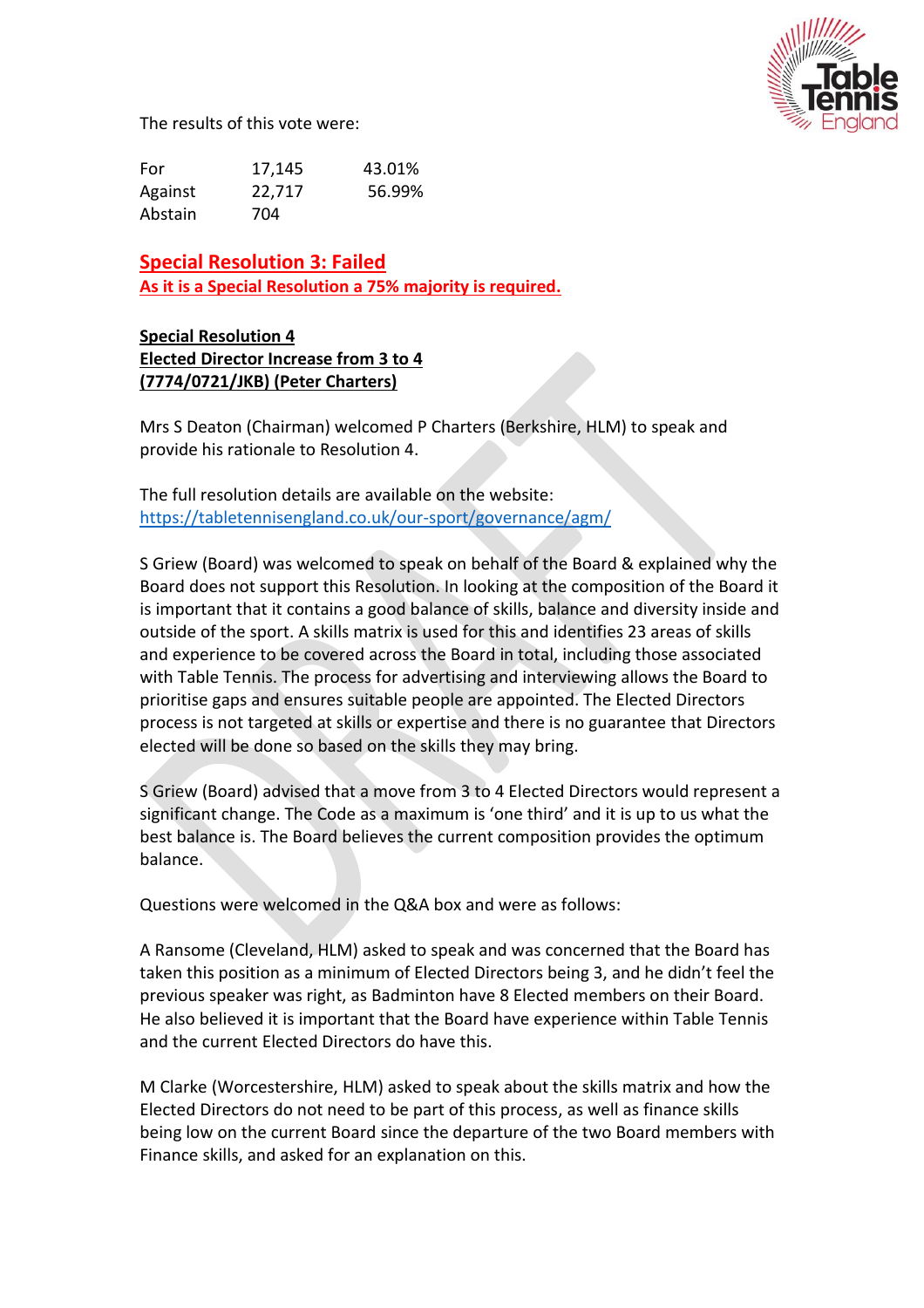

Mrs S Venner (Board, VP) was welcomed to speak. Elected Directors put forward their CV's not just Table Tennis experience, trusting the membership to take that into account. The importance of the skills matrix was advised and how it is taken seriously – the most recently appointed Directors have strong Table Tennis backgrounds.

Mrs S Venner (Board) also advised that whilst on the Board, everyone has the same responsibilities as per company law. Concluding, Mrs S Venner (Board, VP) advised that the Board have talented people who are appointed, as well as those who have a Table Tennis background.

A Murdoch (Bedfordshire, HLM) supports this Special Resolution as he can't see why we can't change, making us more compatible helping the membership and being on the memberships side.

Ms P Samuel (Board) asked to speak. The skills matrix was discussed and how important this is going forward. This document ensures a range of skills amongst Board members highlighting areas that need to be fulfilled when vacancies. Diversity commitments are now met by the Board, moving forward and progressing in all areas.

N LeMilliere (Kent) requested to speak and confirmed the point that the fundamental difference between membership organisations and companies – if this was a member organisation then the whole Board would be elected. N Le Milliere (Kent) supports this resolution.

S Kemish (Board) spoke and that what we are all looking for is the best possible people and collective team for our Sport. In response to M Clarke's (Worcestershire, HLM) earlier comments, it was advised that Finance is covered by Sam Garey and that the Board is there to guide and steer the ship, and we have more than enough experience in finance through Sam Garey (SG), Head of Finance.

T Catt asked to speak, and as a non-company member was permitted to by Mrs S Deaton (Chairman). T Catt advised the skills matrix is very important and that 20 applicants were received and the Board missed the opportunity to appoint an accountant. He felt the strategy should be set and monitoring the performance of the SLT, although there is no doubt in SG's ability, however, it is about asking the right questions of her. He believes there should be 4 Elected Directors.

Mrs S Hayes (Buckinghamshire) was permitted to speak and mentioned the points Ms P Samuel (Board) made on the diversity and inclusion as whenever we vote for an Elected Director we tend to vote for friends, those who fit our own selves and there is a danger by increasing the number of Elected Directors this will reduce the diversity and inclusivity we need in the governing body of our sport. Mrs S Hayes (Buckinghamshire) does not support this resolution.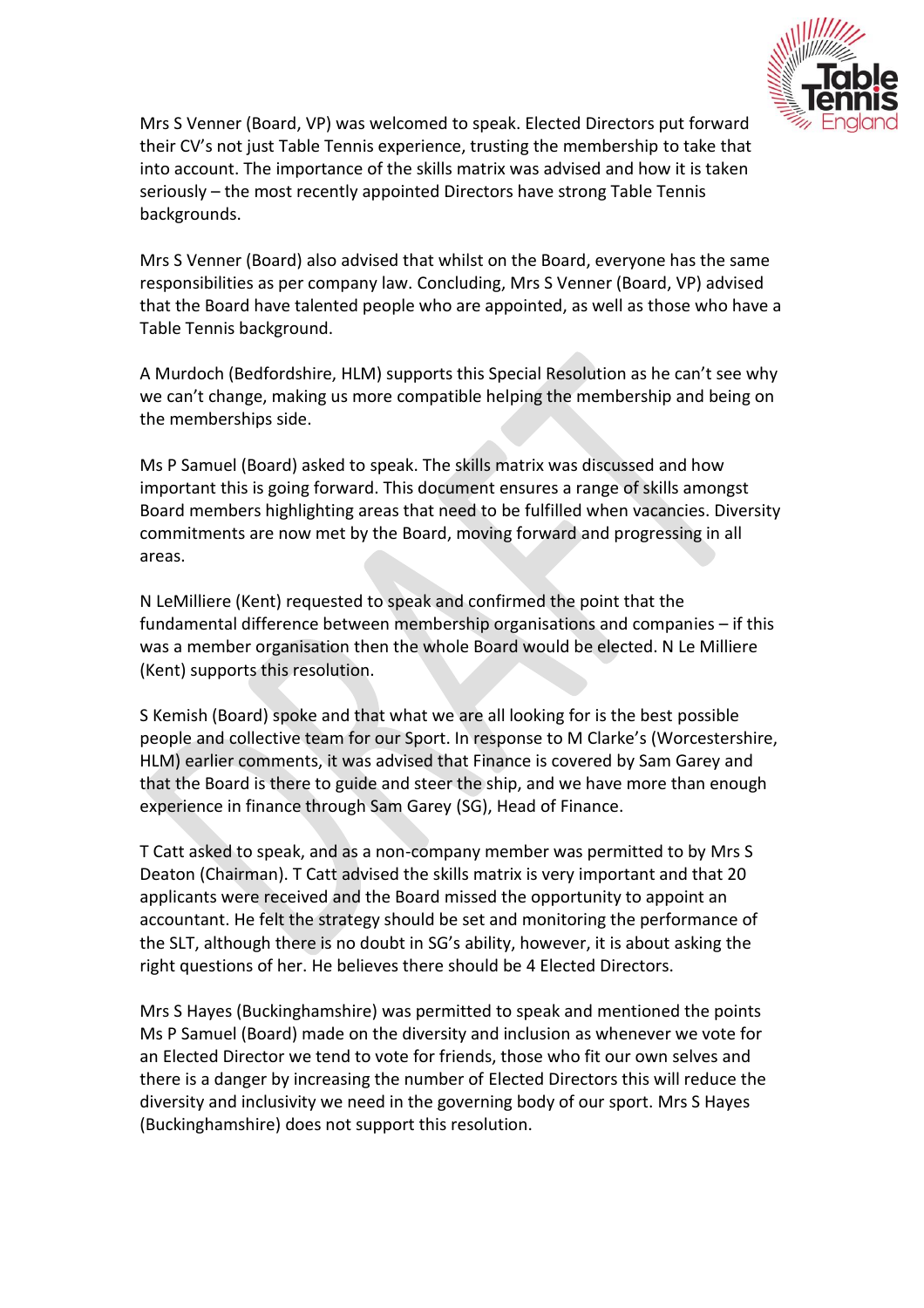

C Dangerfield (Shropshire) asked to speak. Going back to the AGM 2017, he felt having read this resolution that Sport England have said it is ok to have 4 Elected Directors, as other sports have, yet in 2017 we were told categorically we could only have 3. He felt this shows the Board do not want 4 Elected Directors and he is very disappointed and can't understand why our sport doesn't want a more democratic approach – Shropshire will vote for this resolution.

Mrs S Deaton (Chairman) summarised and said that the 2017 AGM was about the Code requirement of appointment of the Chair (not elected). The articles at the time were keeping in with history, where it has always been 3 Elected Directors.

Mrs S Deaton (Chairman) also advised that Badminton do not elect 8 members, they appoint their Board from the membership (as we can) and the AGM ratify those appointments. That is not the same as the open democratic election process we have.

P Charters (Berkshire, HLM) was welcomed to summarise his Resolution 4 in which he felt there is no issue with diversity and that he is unsure of the benefit of the skills matrix where only 6 skills are Table Tennis related. P Charters (Berkshire, HLM) felt this document is not fit for purpose and has dismissed this until it is more meaningful.

Mrs S Deaton (Chairman) opened the vote upon which everyone had 2 minutes to cast their vote using Mi-Voice.

| For:     | 29,156 | 73.95% |
|----------|--------|--------|
| Against: | 10,268 | 26.05% |
| Abstain  | 1,003  |        |

**Special Resolution 4: Failed As it is a Special Resolution a 75% majority is required.**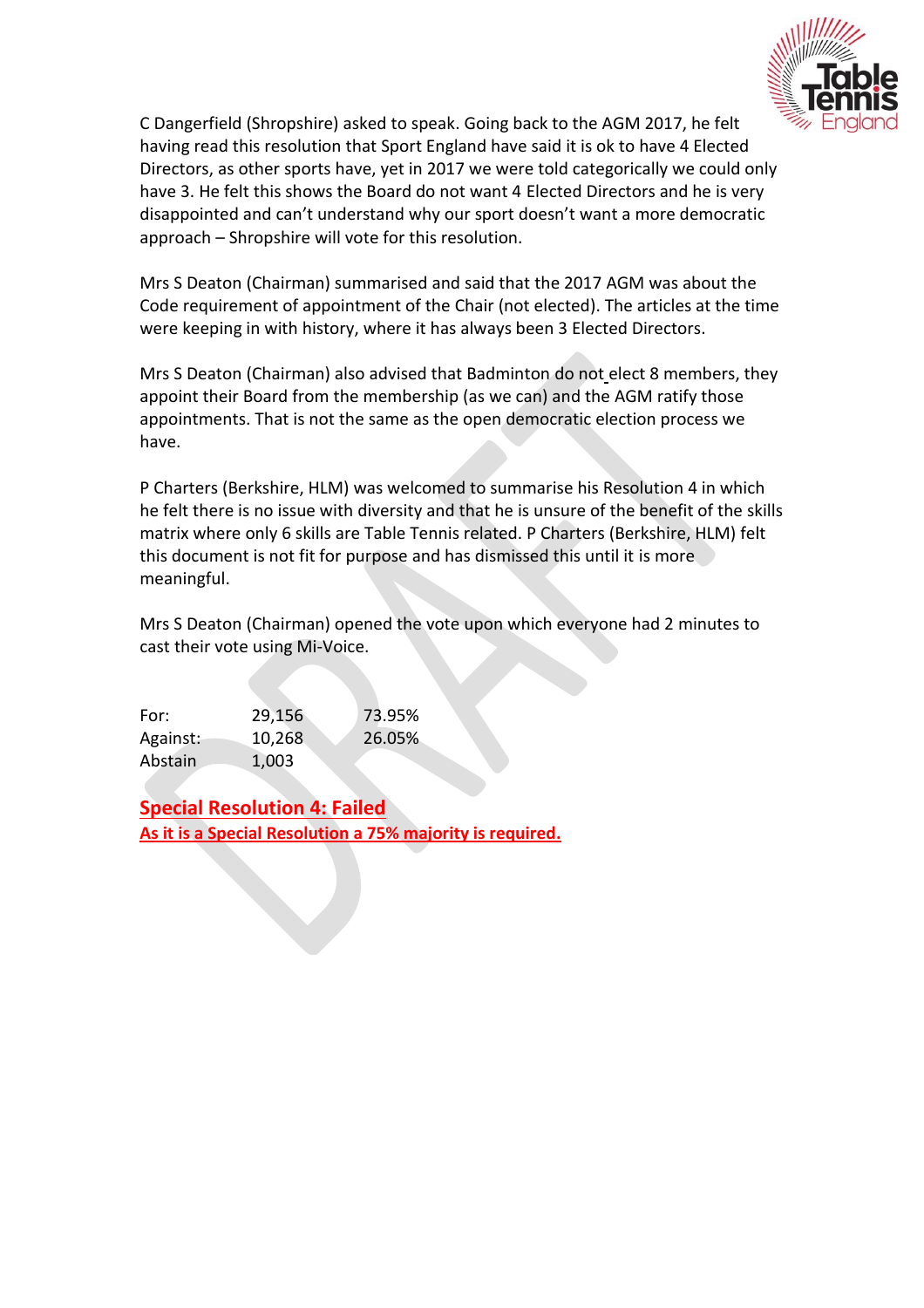

**Special Resolutions 5&6 Elected Directors Title (7775/021/JKB) (Board – Susie Venner) 6. Member Elected Director (7776/0721/JKB) (Peter Charters)** 

Mrs S Deaton (Chairman) welcomed Mrs S Venner (Board, VP) to speak and provided the Board's rationale to Resolution 5.

The full resolution details are available on the website: <https://tabletennisengland.co.uk/our-sport/governance/agm/>

Mrs S Deaton (Chairman) welcomed P Charters (Berkshire, HLM) to speak and provided his rationale to Resolution 6.

The full resolution details are available on the website: <https://tabletennisengland.co.uk/our-sport/governance/agm/>

Questions were welcomed in the Q&A box and were as follows:

A Ransome (Cleveland, HLM) raised a point of order for the Standing Orders Committee and how Mrs S Deaton (Chairman) participated in the last debate, and would like a ruling from the Standing Orders on this point. Mrs S Deaton (Chairman) advised she summarised the debate and was not making the Board's position

T Catt non company member was granted permission to speak and advised he would like to see the choice of the Deputy Chair being limited to Elected Directors, so the Board can't simply choose "one of their own".

C Dangerfield (Shropshire) asked for the Standing Orders Committee to comment on A Ransome (Cleveland, HLM) comment. N Le Milliere (Standing Orders) advised this point has been raised to Mrs S Deaton (Chairman).

Mrs S Venner (Board, VP) was asked to speak and confirmed that the Board & P Charters (Berkshire, HLM) both want one of the Elected Directors to have the position of Deputy Chair. The principle was agreed, it was just the wording of the resolution that differed. The Board have said they will do this, in the Board Guidance Pack. However, P Charters (Berkshire, HLM) wants this in the articles.

P Charters (Berkshire, HLM) was asked to summarise Special Resolution 4.

Mrs S Deaton (Chairman) opened the vote upon which everyone had 2 minutes to cast their vote using Mi-Voice.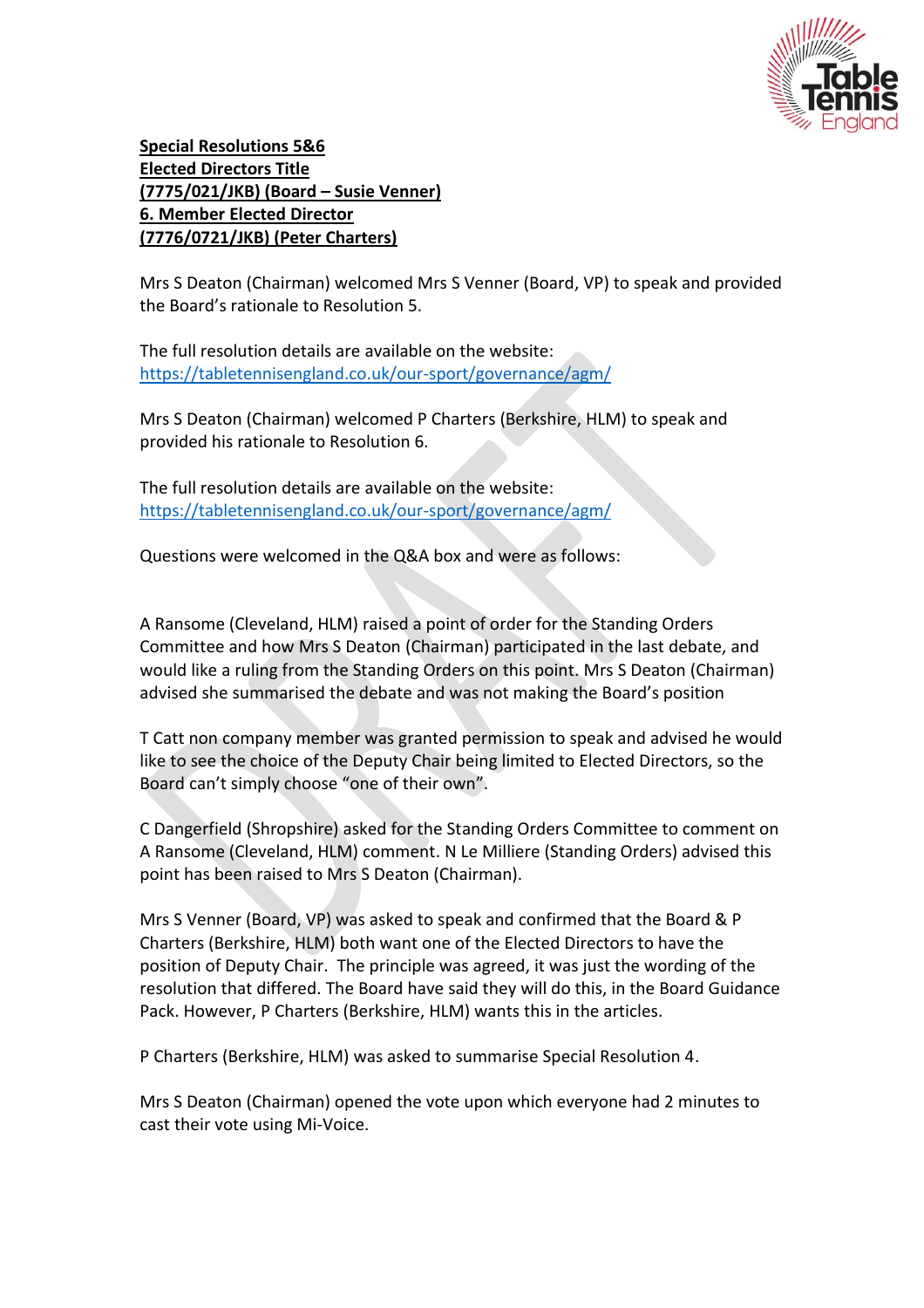

The results of this vote were:

| For:     | 19,787 | 51.07% |
|----------|--------|--------|
| Against: | 18,960 | 48.93% |
| Abstain: | 599    |        |

**Special Resolution 5: Failed As it is a Special Resolution that requires 75% majority.**

Mrs S Deaton (Chairman) opened the vote for Resolution 6 upon which everyone had 2 minutes to cast their vote using Mi-Voice.

The results of this vote were:

| For:     | 33,477 | 83.95% |
|----------|--------|--------|
| Against: | 6,401  | 16.05% |
| Abstain  | 564    |        |

#### **Special Resolution 6: Passed**

**As it is a Special Resolution that requires a 75% majority this has been reached**

#### **Ordinary Resolution 7 Election of Directors Vote Units (7777/0721/JKB) (Board – Tom Purcell)**

Mrs S Deaton (Chairman) welcomed T Purcell (Board) to speak and provided the Board's rationale to Resolution 7.

The full resolution details are available on the website: <https://tabletennisengland.co.uk/our-sport/governance/agm/>

Questions were welcomed in the Q&A box and were as follows:

Mrs D Webb (Hastings, VP) felt Special Resolution 7 has to be read in conjunction with Resolution 17, the two are interlinked.

Mrs D Webb (Hastings, VP) disagrees stating that T Purcell (Board) had advised teams are based on 4 players, whereas TTE are encouraging teams of 2 players, so this will significantly reduce the voting of the league. There is also no mention of Counties, whereas in Special Resolution 17, it is proposed that multiple league players will identify their primary league and will only be credited with that vote. In summary, in her view a lot more thought is required before this can be approved.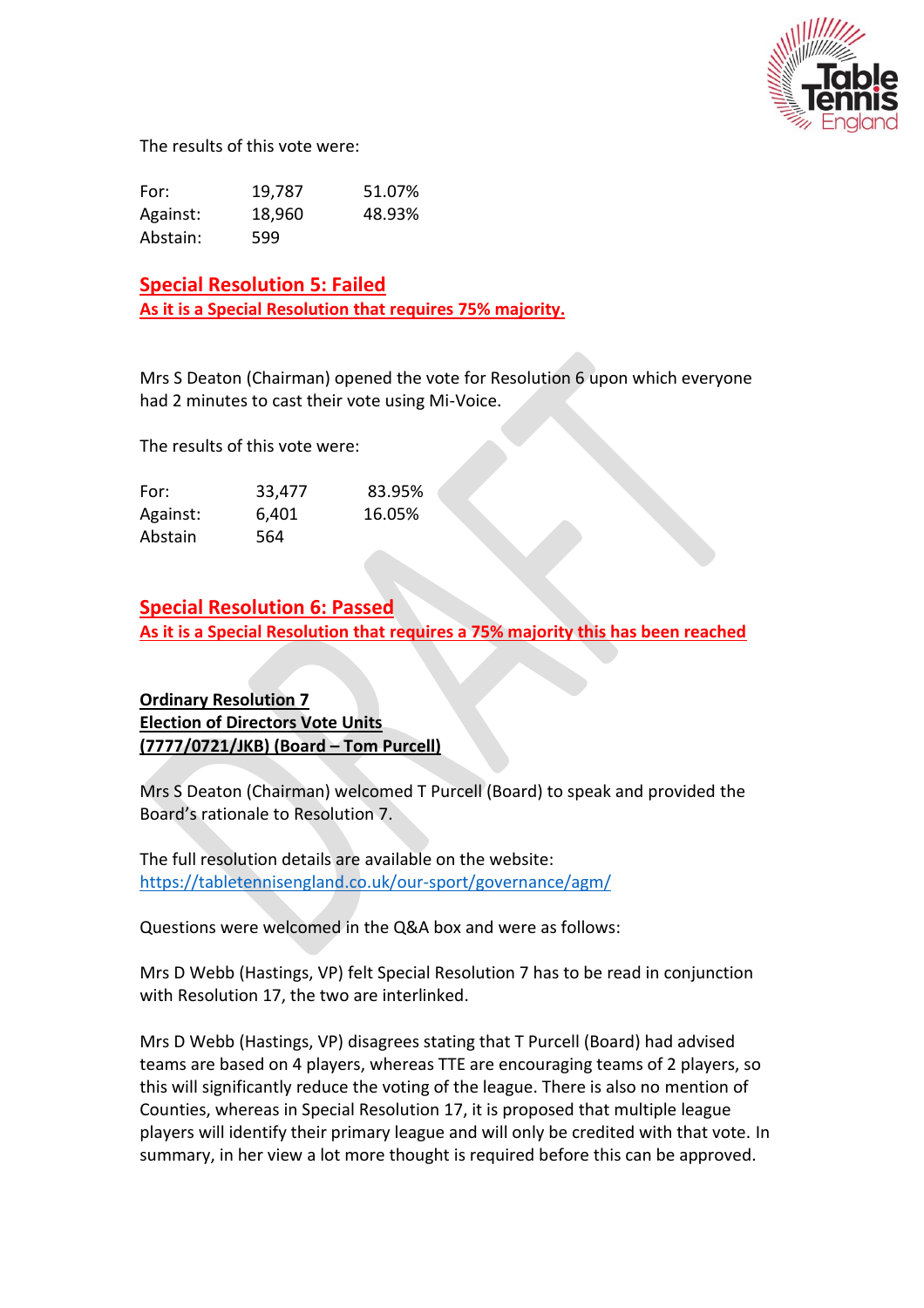

C Dangerfield (Shropshire) was welcomed to speak and agreed with the principle; however, he felt this is still only tinkering, and doesn't really change what needs to changed, and would like to see this Resolution fail.

A Ransome (Cleveland, HLM) asked to speak and advised that he disagreed with the proposition. For clarity, A Ransome (Cleveland, HLM) asked for his understanding of the county vote for the AGM as being the number of players in that county and the county vote for Elected Directors is just simply one vote to be confirmed as correct.

T Purcell (Board) was welcomed to summarise & answer these questions & advised this resolution is only for changing voting units in local leagues, not counties. The county vote in 23:6 remains the same (1 unit) and the county vote in the AGM is for the registered players in the county.

Mrs S Deaton (Chairman) opened the vote upon which everyone had 2 minutes to cast their vote using Mi-Voice.

The results of this vote were:

|          | Deselution 7: Failed |        |
|----------|----------------------|--------|
| Abstain: | 349                  |        |
| Against: | 21,478               | 52.97% |
| For:     | 19,069               | 47.03% |

**Resolution 7: Failed**

**Special Resolution 8 & 9 Elected Director's Term of Office (7778/0721/JKB) (Board – Susie Venner) Elected Director's Term of Office (7779/0721/JKB) (Peter Charters)**

Mrs S Deaton (Chairman) welcomed Mrs S Venner (Board, VP) & P Charters (Berkshire, HLM) to speak each and provided the respective rationales to Resolutions 8 & 9.

The full resolution details are available on the website: <https://tabletennisengland.co.uk/our-sport/governance/agm/>

Questions were welcomed in the Q&A box and were as follows:

N LeMilliere (Kent) stated is disappointed in these resolutions as they have gone about it the wrong way in his view. He believes that fulfilling vacancies ensures proper rotation.

Mrs S Sutcliffe (CEO) responded that rotation is greatly increased by ensuring we don't have 3 Elected Directors coming on and off every 3 years together. Also, the Board and P Charters (Berkshire, HLM) are both in line with the principle, it is simply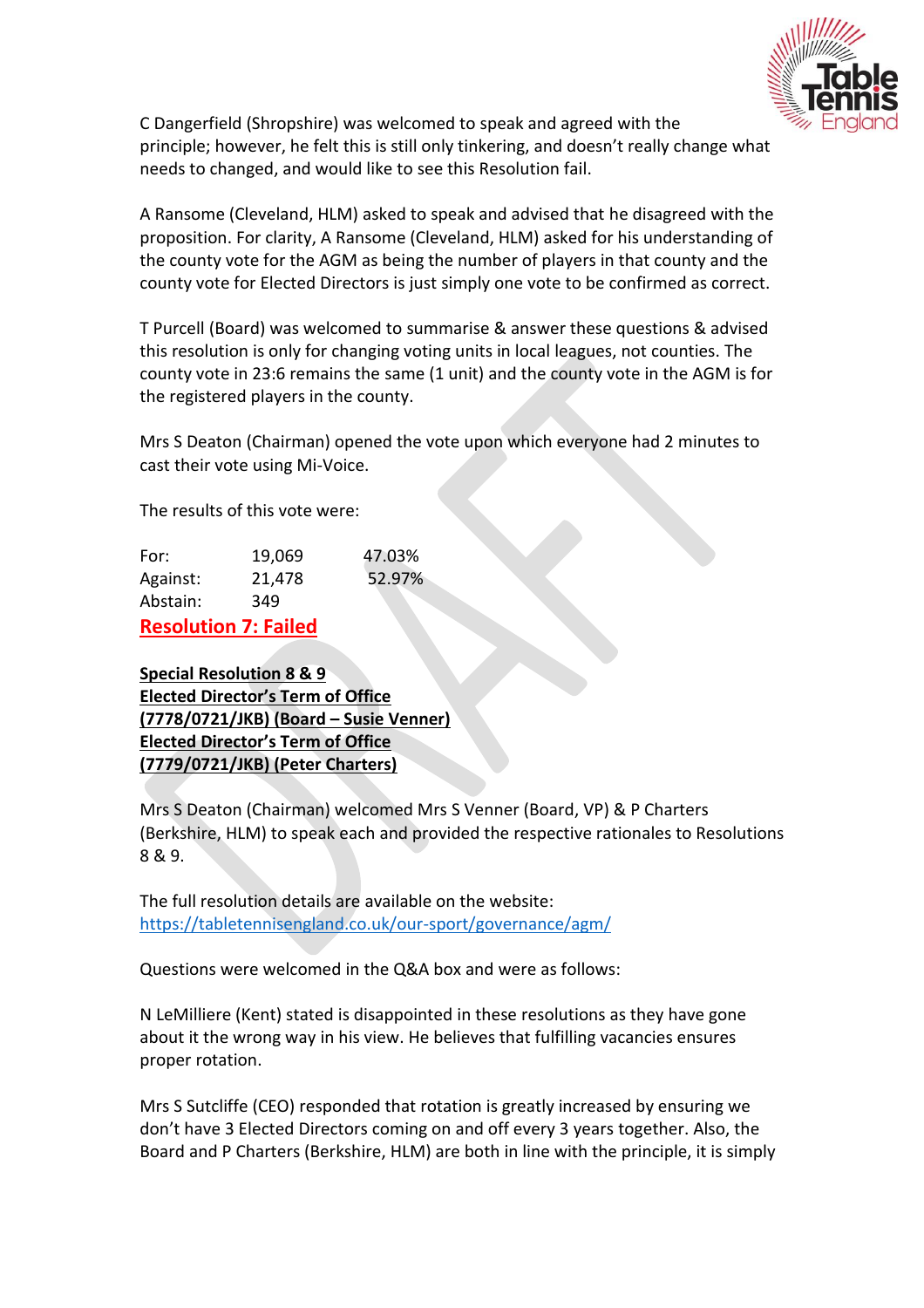

that the last part of the sentence in Resolution 9 is not needed to achieved the agreed principle.

T Catt who is not a company member was allowed to speak by Mrs S Deaton (Chairman) and advised he felt we were all agreed in principle. T Catt also wondered if the 4-year term could be applied retrospect fully to R Venner (Board) and D Parker (Board) who had both been recently elected fulfilling vacancies.

Mrs S Venner (Board, VP) was asked to summarise and agreed it was clear that there is agreement in principle. She confirmed that when R Venner (Board) was elected, the paperwork made it clear his term would be extended to a full 3 years if the proposition accepted at the AGM. Regarding Don Parker it was not so clear because this rule change was only being introduced now. The Board would need to discuss it.

P Charters (Berkshire, HLM) had nothing further to add in summary.

Mrs S Deaton (Chairman) opened the vote upon which everyone had 2 minutes to cast their vote using Mi-Voice.

The results of this vote for Special Resolution 8 were:

| For:     |              | 26,886 66.15% |
|----------|--------------|---------------|
| Against: | 13,760       | - 33.85%      |
| Abstain  | $\mathbf{0}$ |               |

**Special Resolution 8: Failed It is a Special Resolution that requires 75% majority**

The results of this vote for Special Resolution 9 were:

| For:     | 32,318 | 81.14% |
|----------|--------|--------|
| Against: | 7,512  | 18.86% |
| Abstain  | 0      |        |

**Special Resolution 9: Passed As it is a Special Resolution that requires a 75% majority this has been reached**

## **Special Resolution 10 Re-Appointment of Directors (7780/0721/JKB) (Peter Charters)**

Mrs S Deaton (Chairman) welcomed P Charters (Berkshire, HLM) to speak and provide his rationale to Resolution 10.

The full resolution details are available on the website: <https://tabletennisengland.co.uk/our-sport/governance/agm/>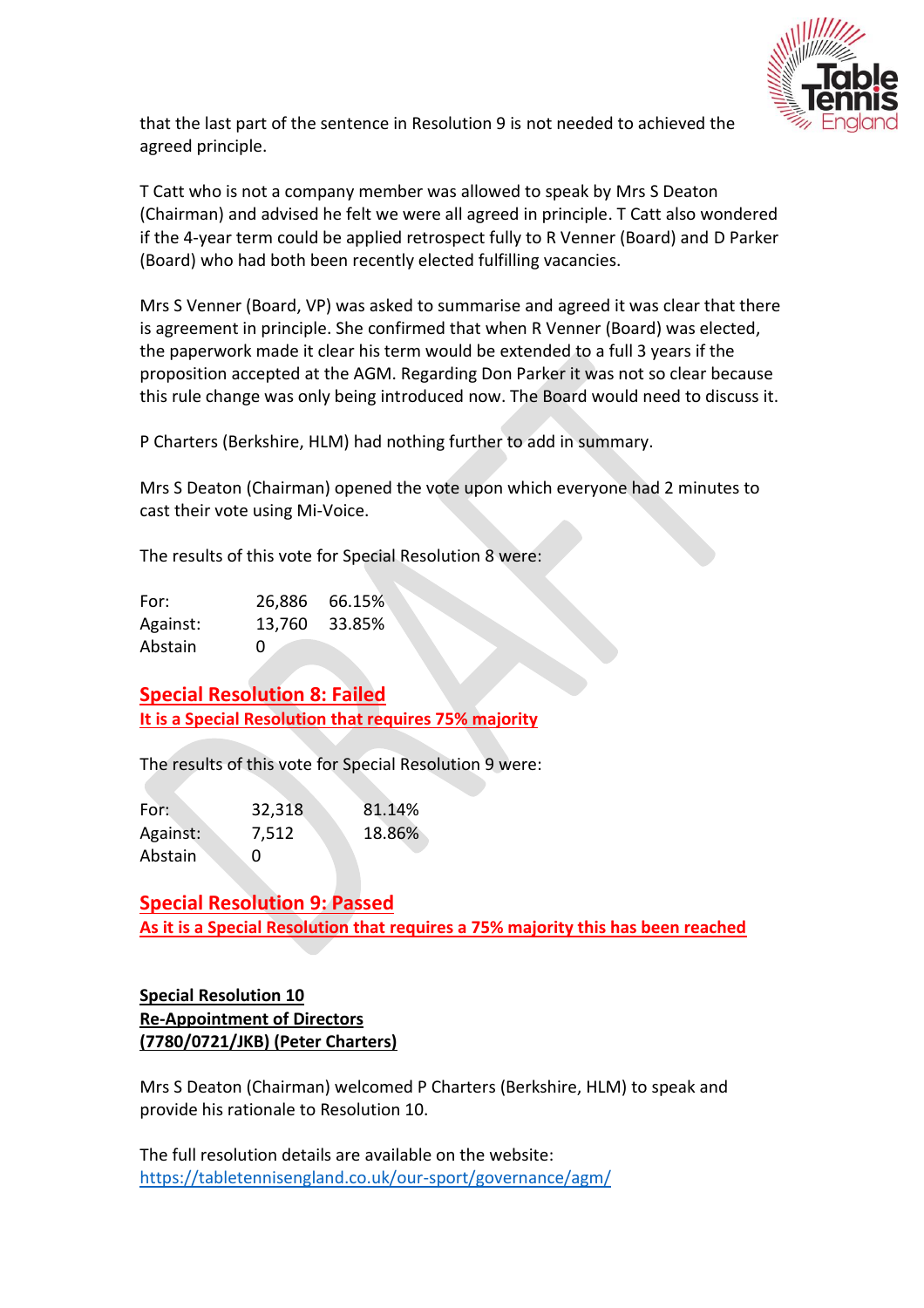

Questions were welcomed in the Q&A box and were as follows:

S Griew (Board) asked to speak on behalf of the Board & advised that the Board agree with the principle but doesn't agree with the change being required in the articles. Sport England have confirmed that the requirement for open and transparent recruitment is only required for new Directors. None the less, the current Board has agreed to advertise for re-appointments as demonstrated this year, but it would not be appropriate for future Boards to be bound by this. Hence why this is better being the Sports Guidance Pack rather than the articles.

Ms P Samuel (Board)contributed we do have an open and transparent recruitment process. The Board as a whole does consider the feedback from the Nominations Committee.

T Catt who is not a company member, was granted permission to speak and advised that the recent appointment of Directors was very welcomed following over 20 applications. But he felt that without P Charters (Berkshire, HLM) putting in this resolution and the Board would have simply rolled over and reappointed the previous 3 Directors.

Mrs S Deaton (Chairman) welcomed P Charters (Berkshire, HLM) to summarise. He stated it is all about a level playing field for Elected and Appointed Directors. P Charters (Berkshire, HLM) was pleased with the recent Director appointments and felt this was a move in the right direction.

The results of this vote were:

| For:     | 26,861 | 65.29% |
|----------|--------|--------|
| Against: | 14,283 | 34.71% |
| Abstain: | 0      |        |

**Special Resolution 10: Failed As it is a Special Resolution that requires 75% majority**

#### **Special Resolution 11 Company Membership (7781/0721/JKB) (Board – Tom Purcell)**

Mrs S Deaton (Chairman) welcomed T Purcell (Board, VP) to speak and provide the Board's rationale to Resolution 10.

The full resolution details are available on the website: <https://tabletennisengland.co.uk/our-sport/governance/agm/>

Questions were welcomed in the Q&A box and were as follows: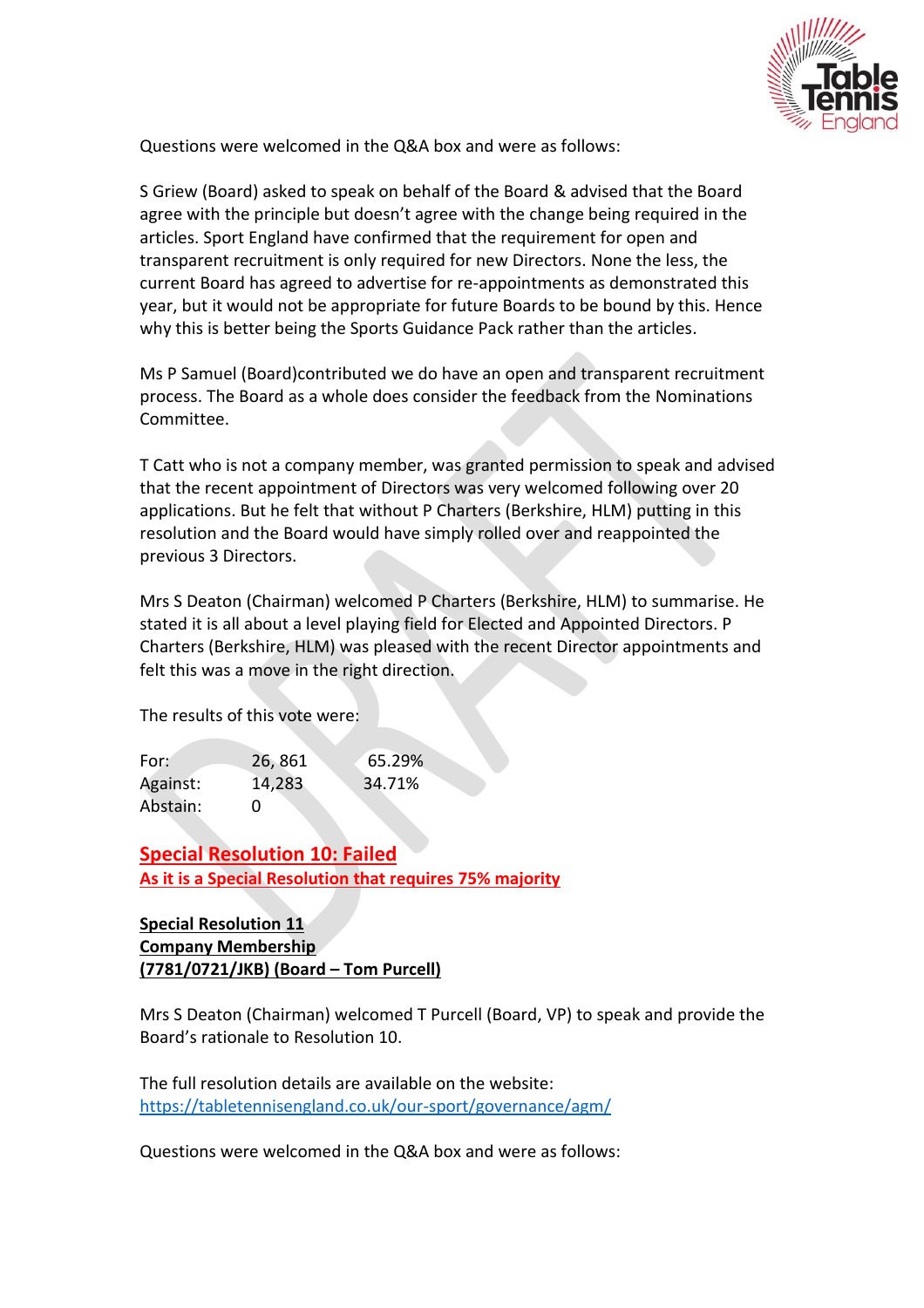

Mrs D Webb (Hastings, VP) asked to speak and felt it was always her understanding that if you are a company member, qualified umpire etc then you were automatically an affiliated member. This is now not the case, and all those in these categories who do not renew are not covered by insurance. If this does change, then all those in that category should be informed. Mrs D Webb (Hastings, V) will vote against this resolution.

C Dangerfield (Shropshire) had a question. In terms of how this will be implemented, his understanding is that company members do not need to be paying players, many of them are not. Therefore, it would seem this is a paper exercise That could be handled by protocol.

T Purcell (Board, VP) was asked to summarise and answer C Dangerfield (Shropshire) question. There are a number of reasons why someone doesn't remain as a member, they may not play anymore, their league may not renew them and therefore they cease as being a company member, and cannot vote. During Covid, there are a number who have not renewed their membership and therefore they are not entitled to vote. This has been pointed out to many, and chases have been done.

With regards to Mrs D Webb (Hastings, VP) question, this is only to do with company members who can vote at AGMs, for clarity, a company member may not act as a company member during pending renewal.

The results of this vote were:

| For:     | 36,399 | 90.65% |
|----------|--------|--------|
| Against: | 3,755  | 9.35%  |
| Abstain: | 826    |        |

**Special Resolution 11: Passed As it is a Special Resolution that requires 75% majority this has been reached.**

## **Special Resolution 12 Directors as Company Members (7782/0721/JKB) (Board – Tom Purcell)**

Mrs S Deaton (Chairman) welcomed T Purcell (Board, VP) to speak and provide the Board's rationale to Resolution 12.

The full resolution details are available on the website: <https://tabletennisengland.co.uk/our-sport/governance/agm/>

Questions were welcomed in the Q&A box however; no questions were asked.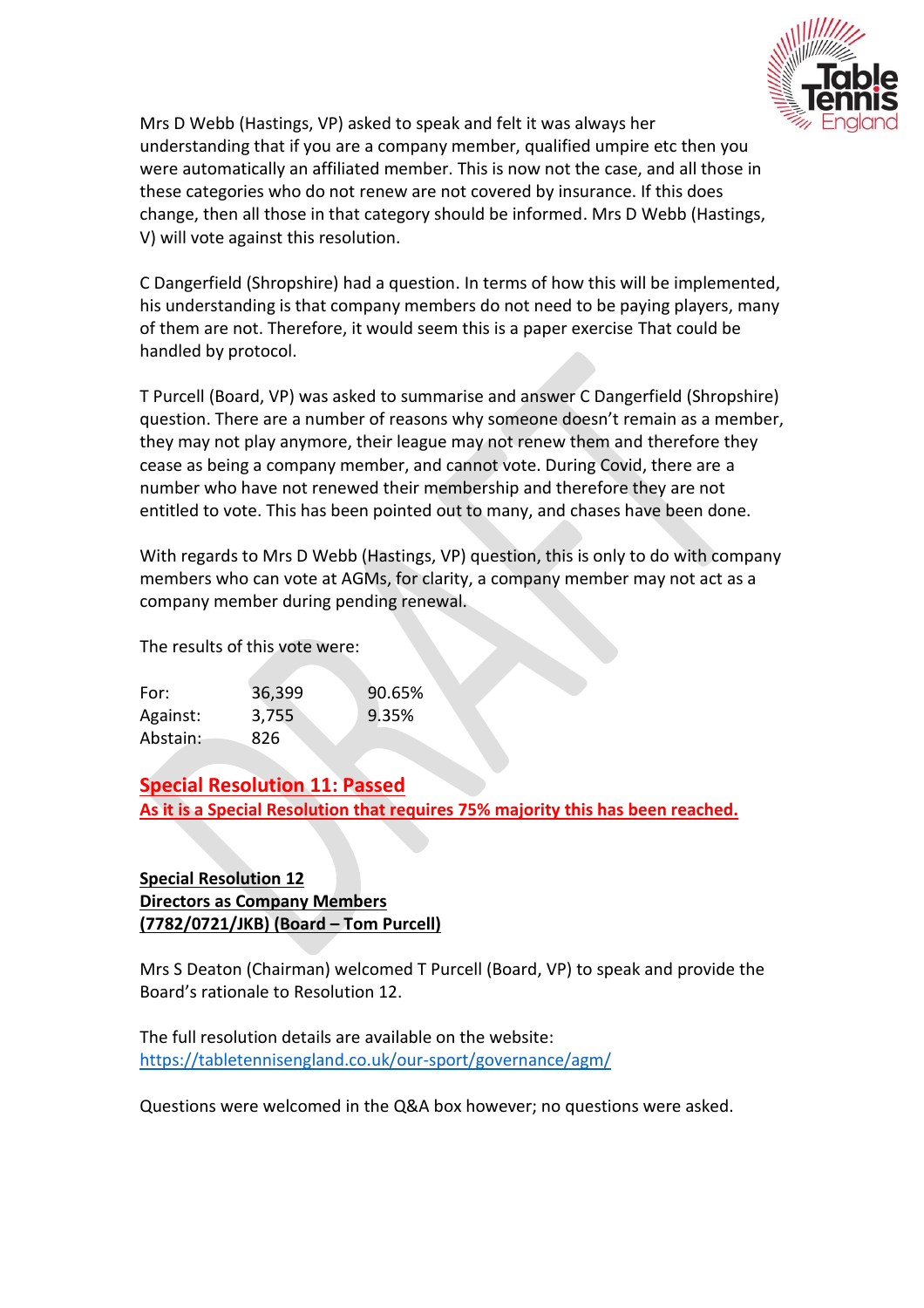

The results of this vote were:

| For:     | 39,708 | 97.59% |
|----------|--------|--------|
| Against: | 982    | 2.41%  |
| Abstain: | 143    |        |

**Special Resolution 12: Passed As it is a Special Resolution that requires 75% majority this has been reached.**

#### **Special Resolution 13 Company Members who are National Councillors (7783/0721/JKB) (Board – Susie Venner)**

Mrs S Deaton (Chairman) welcomed Mrs S Venner (Board, VP) to speak and provide the Board's rationale to Resolution 13.

The full resolution details are available on the website: <https://tabletennisengland.co.uk/our-sport/governance/agm/>

Questions were welcomed in the Q&A box and were as follows:

Mrs D Webb (Hasting, VP) asked to speak, and advised that she didn't see any need to change County Rep / Company Member as it describes what it is. Also, if you look at Article 23.6 it already has County Rep / Company Member so two different terminologies would be used in the articles which would be confusing. Mrs D Webb (Hastings, VP) does agree with the Director Company Member and the latter part.

Mrs S Venner (Board, VP) was welcomed to summarise however there was nothing further to add.

The results of this vote were:

| For:     | 28,711 | 73.40% |
|----------|--------|--------|
| Against: | 10,406 | 26.6%  |
| Abstain: | 1,420  |        |

**Special Resolution 13: Failed As it is a Special Resolution that requires 75% majority**

## **Special Resolution 14 Honorary Appointments (7784/0721/JKB) (Board – Tom Purcell)**

Mrs S Deaton (Chairman) welcomed T Purcell (Board, VP) to speak and provide the Board's rationale to Resolution 14.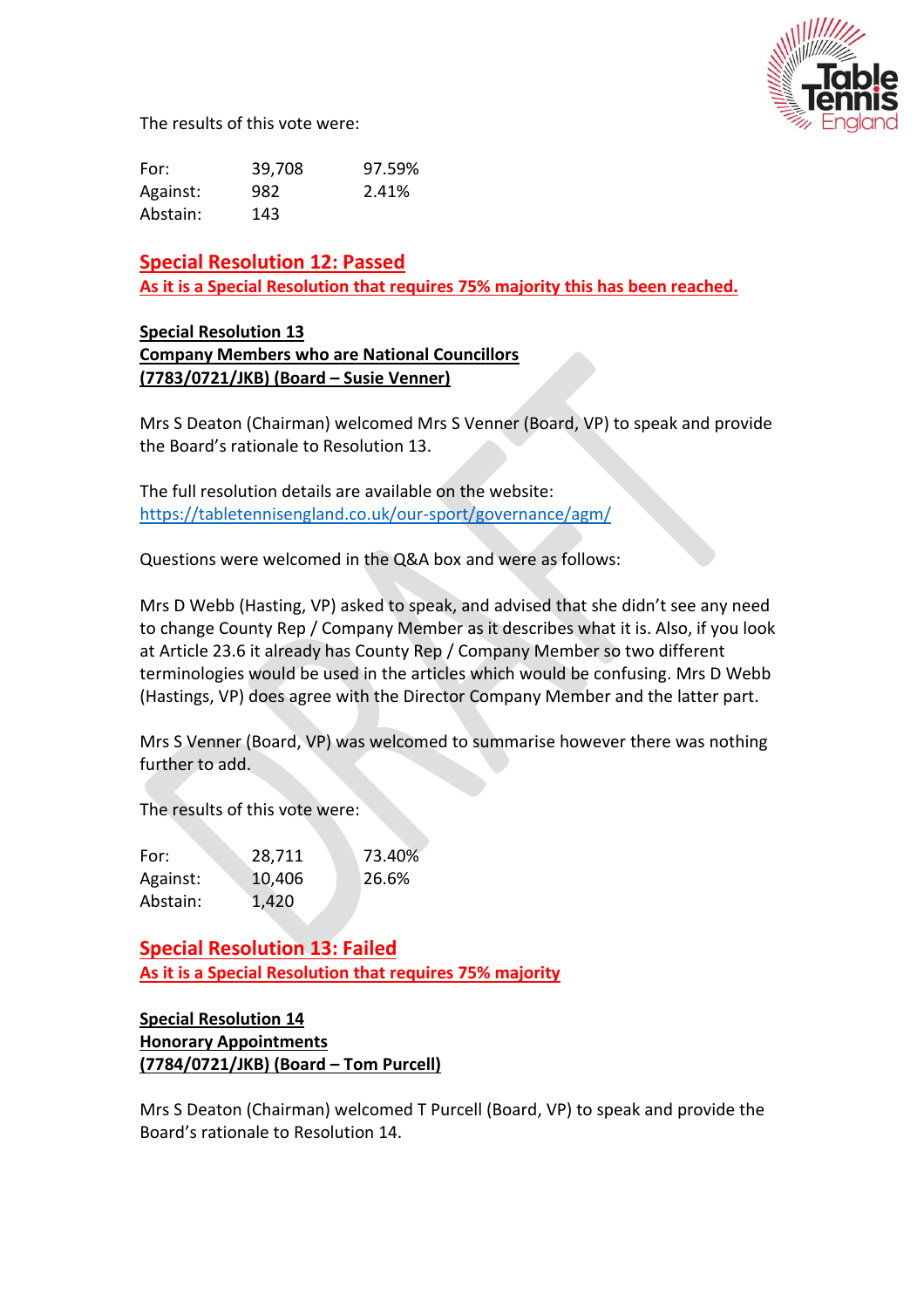

The full resolution details are available on the website: <https://tabletennisengland.co.uk/our-sport/governance/agm/>

Questions were welcomed in the Q&A box however, none were asked.

The results of this vote were:

| For:     | 38,921 | 97.30% |
|----------|--------|--------|
| Against: | 1.081  | 2.70%  |
| Abstain: | 312    |        |

**Special Resolution 14: Passed As it is a Special Resolution that requires 75% majority this has been reached.**

## **Special Resolution 15 Clarification Affiliation Fees Increase (7785/0721/JKB) (Board – Susie Venner)**

Mrs S Deaton (Chairman) welcomed Mrs S Venner (Board, VP) to speak and provide the Board's rationale to Resolution 15.

The full resolution details are available on the website: <https://tabletennisengland.co.uk/our-sport/governance/agm/>

Questions were welcomed in the Q&A box and were as follows:

C Dangerfield (Shropshire) asked to speak and advised he is against this Resolution as he felt it was a further removal of power from the membership to the Board. If he understands this correctly, if for any reason, the membership wanted to reduce the fees in the future, this would not be able to be done without a Special Resolution requiring 75%, or having another Special Resolution to reverse the one passed today. The members have the right to set the fees.

Mrs D Webb (Hastings, VP) spoke and didn't feel the Resolution rationale said what the proposition is. It doesn't say that any Company Member can propose a reduction, it doesn't say any Company Member can propose an increase, only one aspect is stated in that the Board can set these. Mrs D Webb (Hastings, VP) will vote against this.

M Clarke (Worcestershire, HLM) advised he is not comfortable with this Resolution, and referred to the Resolution held at the AGM 2019 and how the members saw the effect this had on the association and felt it is a fundamental right for the memberships to make Resolutions relating to fees. In January this year, the Board put forward a proposal to National Council to increase the Affiliation Fee and M Clarke (Worcestershire, HLM) argued against this. This Resolution removes this right.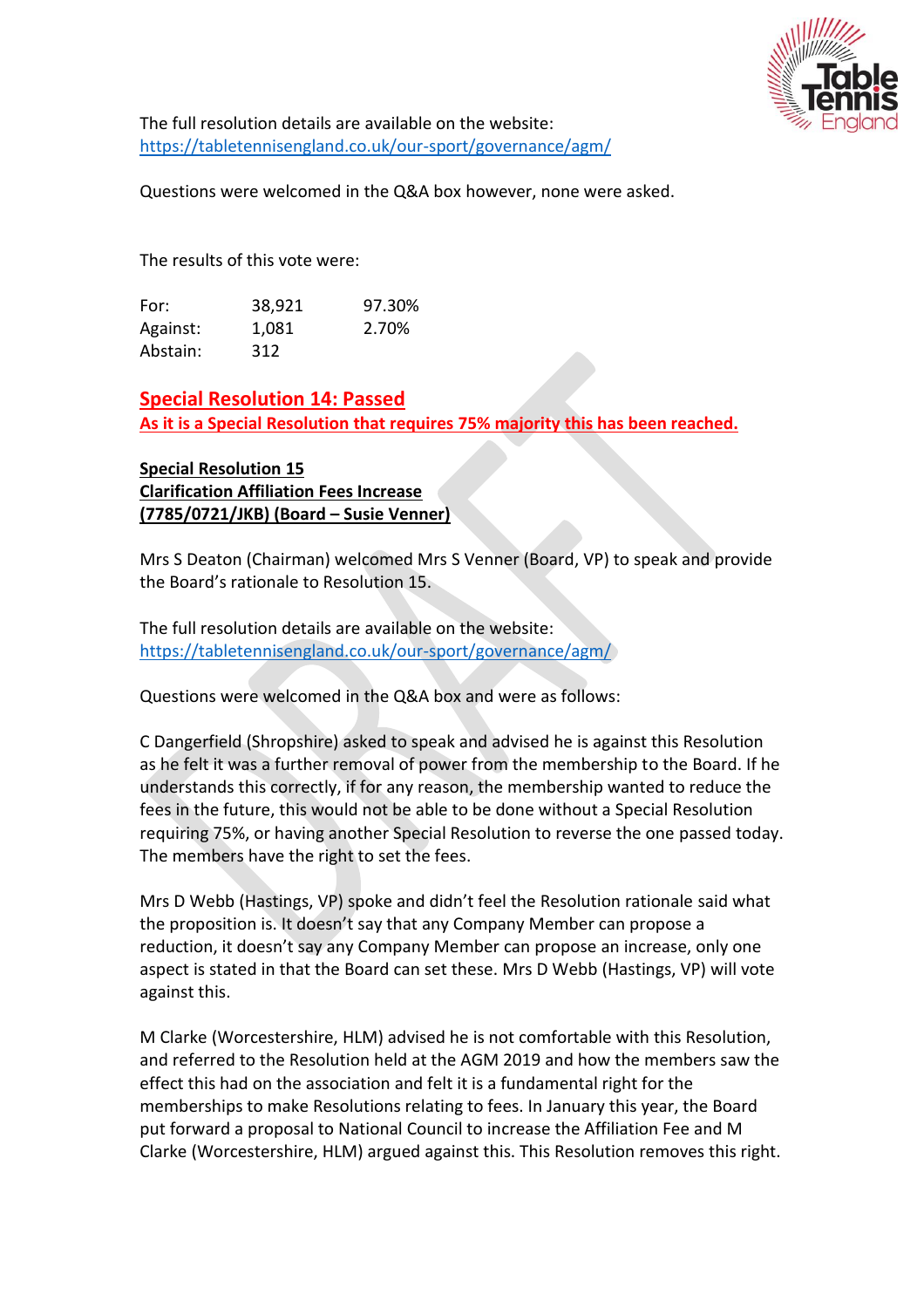

S Kemish (Board) spoke and advised this wouldn't give the Board absolute power to make increases, the reverse of this (from a Governance Review) is to make sure that a reduction of fees can't be forced through and jeopardise the association financial position.

A Ransome (Cleveland, HLM) spoke and didn't feel comfortable with this. Although not suggesting this current Board would do anything currently, but future Boards might and therefore he feels the Affiliation Fees are for the AGM, not for the Board.

T Catt who is not a company member, but was permitted to speak advised that a lot of the problems with the articles is a lack of definition and accuracy. Had they been better written they would have passed. Food for thought for the future.

Mrs S Venner (Board, VP) was welcomed to summarise and reiterated that any increase in fees would have to go to the AGM, any reduction would require 75% instead of 50% and the principle behind this is the Board have financial responsibility for the company. In response to Mrs D Webb (Hastings, VP) question, the wording "Set" would cover up and down, whereas the proposal is to change this to "Increase".

The results of this vote were:

| For:     | 15,712 | 40.64% |
|----------|--------|--------|
| Against: | 22,946 | 59.36% |
| Abstain: | 1,699  |        |

**Special Resolution 15: Failed As it is a Special Resolution that requires 75% majority**

**Special Resolution 16 Requisitioning of EGM (7786/0721/JKB) (Board – Tom Purcell)** 

Mrs S Deaton (Chairman) welcomed T Purcell (Board, VP) to speak and provide the Board's rationale to Resolution 16.

The full resolution details are available on the website: <https://tabletennisengland.co.uk/our-sport/governance/agm/>

Questions were welcomed in the Q&A box but none were raised.

The results of this vote were:

| For:     | 40,314       | 100% |
|----------|--------------|------|
| Against: | $\mathbf{0}$ | 0%   |
| Abstain: | O            |      |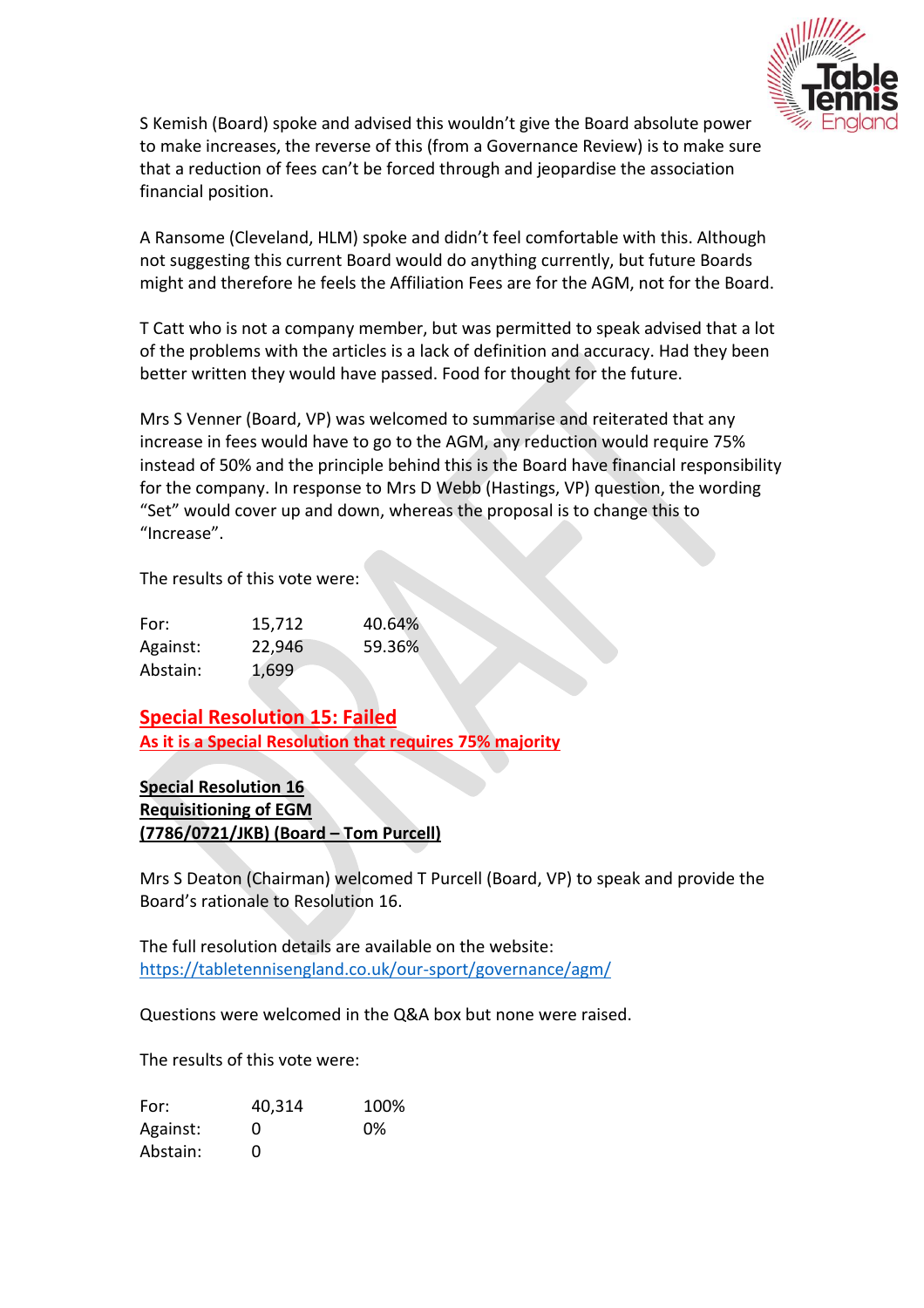

**Special Resolution 16: Passed As it is a Special Resolution that requires 75% majority this has been reached.**

## **Special Resolution 17 Members who play in multiple leagues (7787/0721/JKB) (Board – Tom Purcell)**

Mrs S Deaton (Chairman) welcomed T Purcell (Board, VP) to speak and provide the Board's rationale to Resolution 17.

The full resolution details are available on the website: <https://tabletennisengland.co.uk/our-sport/governance/agm/>

Questions were welcomed in the Q&A box and were as follows:

Mrs D Webb (Hastings, VP) advised a lot of her comments were the same as for Resolution 7. She felt there is a lot more work required on this to get it right.

C Dangerfield (Shropshire) asked to speak for this resolution. Understood the points being made by Mrs D Webb (Hastings, VP) but felt that this should have been addressed right from the beginning of individual membership. C Dangerfield (Shropshire) will support this resolution.

N LeMilliere (Kent) was conflicted in this Resolution as he has long held the view of 1 Member 1 Vote, however his League and County Representatives felt concerned as they don't know the impact. He believes that members need to nominate their preferred league first and then leagues will understand the impact before voting on this proposal at a later date. N LeMilliere (Kent) is voting against.

T Purcell (Board, VP) was welcomed to summarise and advised that he and N LeMilliere (Kent) were on the voting review group a couple of years ago, and this was discussed with C Dangerfield (Shropshire) previously too about the unfairness of the voting system. Although we do not know the results yet, when people register, we will find out the impact and each League will know their voting figures.

The results of this vote were:

| For:     | 25,632   | 63%    |
|----------|----------|--------|
| Against: | 15,011   | 36.93% |
| Abstain: | $^{(1)}$ |        |

**Special Resolution 17: Failed As it is a Special Resolution that requires 75% majority**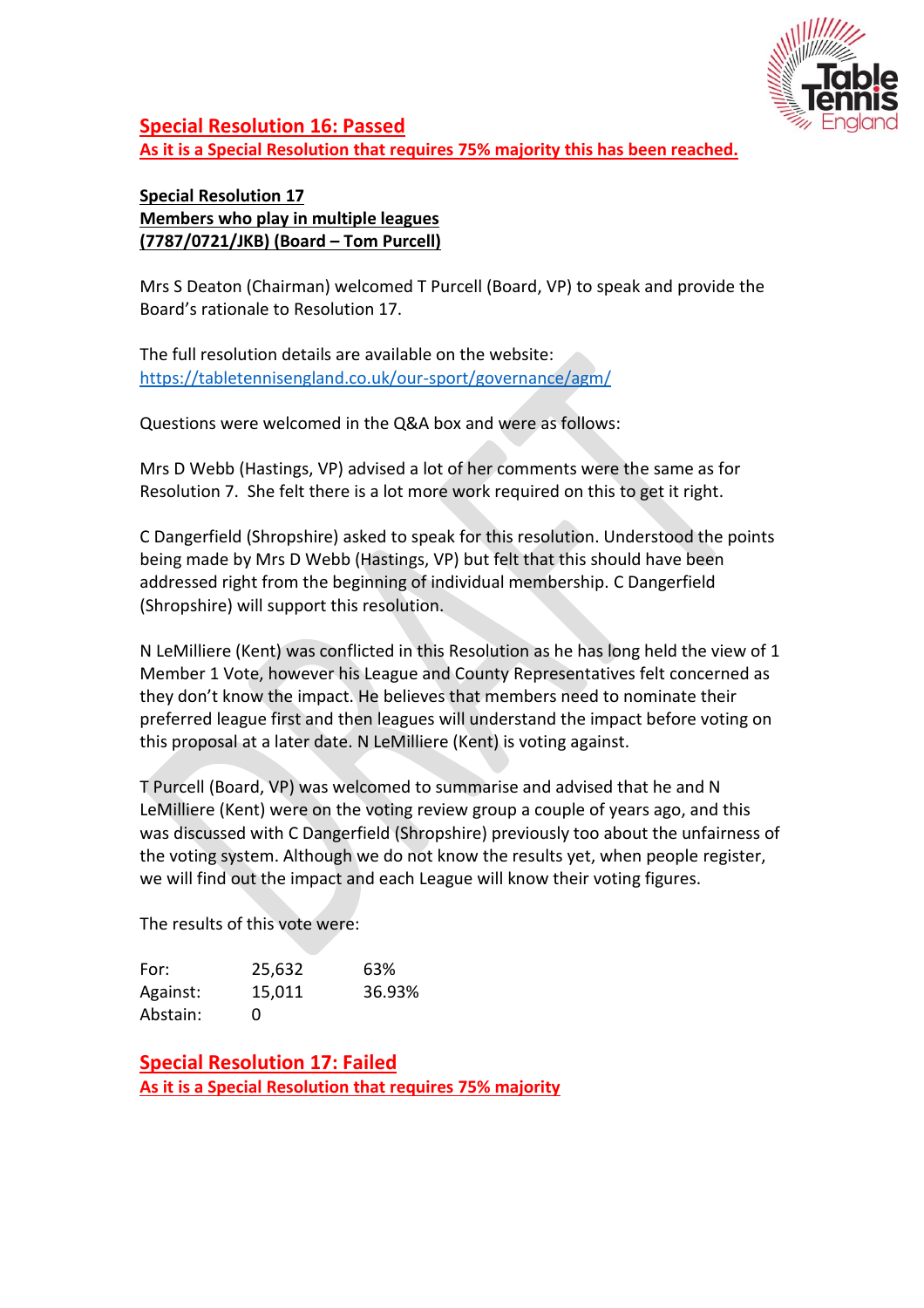

## **Special Resolution 18 Casting vote at General Meetings (7788/0721/JKB) (Board – Susie Venner)**

Mrs S Deaton (Chairman) welcomed Mrs S Venner (Board, VP) to speak and provide the Board's her rationale to Resolution 18.

The full resolution details are available on the website: <https://tabletennisengland.co.uk/our-sport/governance/agm/>

Questions were welcomed in the Q&A box and were as follows:

A Ransome (Cleveland, HLM) asked to speak and advised that the question of a casting vote goes against tradition and the principle of needing to achieve the right number of membership votes to affect change. A casting vote should not overrule this principle not matter how rare it might be.

N LeMilliere (Kent) asked to speak and concurred with A Ransome (Cleveland, HLM.)

The results of this vote were:

| For:     | 18,332 | 46.75% |
|----------|--------|--------|
| Against: | 20,883 | 53.25% |
| Abstain: | 466    |        |

**Special Resolution 18: Failed As it is a Special Resolution that requires 75% majority**

**Special Resolution 19 Right to Appeal (7789/0721/JKB) (Board – Sara Sutcliffe)**

Mrs S Deaton (Chairman) welcomed Mrs S Sutcliffe (CEO) to speak and provide the Board's rationale to Resolution 18.

The full resolution details are available on the website: <https://tabletennisengland.co.uk/our-sport/governance/agm/>

Questions were welcomed in the Q&A box and were as follows:

Mrs D Webb (Hastings, VP) advised she felt very passionately about this, and urged everyone to vote against this –about it's a change from members being aggrieved by a decision, to members being decided by the Board if they are significantly / adversely affected.

A Ransome (Cleveland) asked to speak and was concerned that this is a very big change to the current position. The current rule says any member / organisation that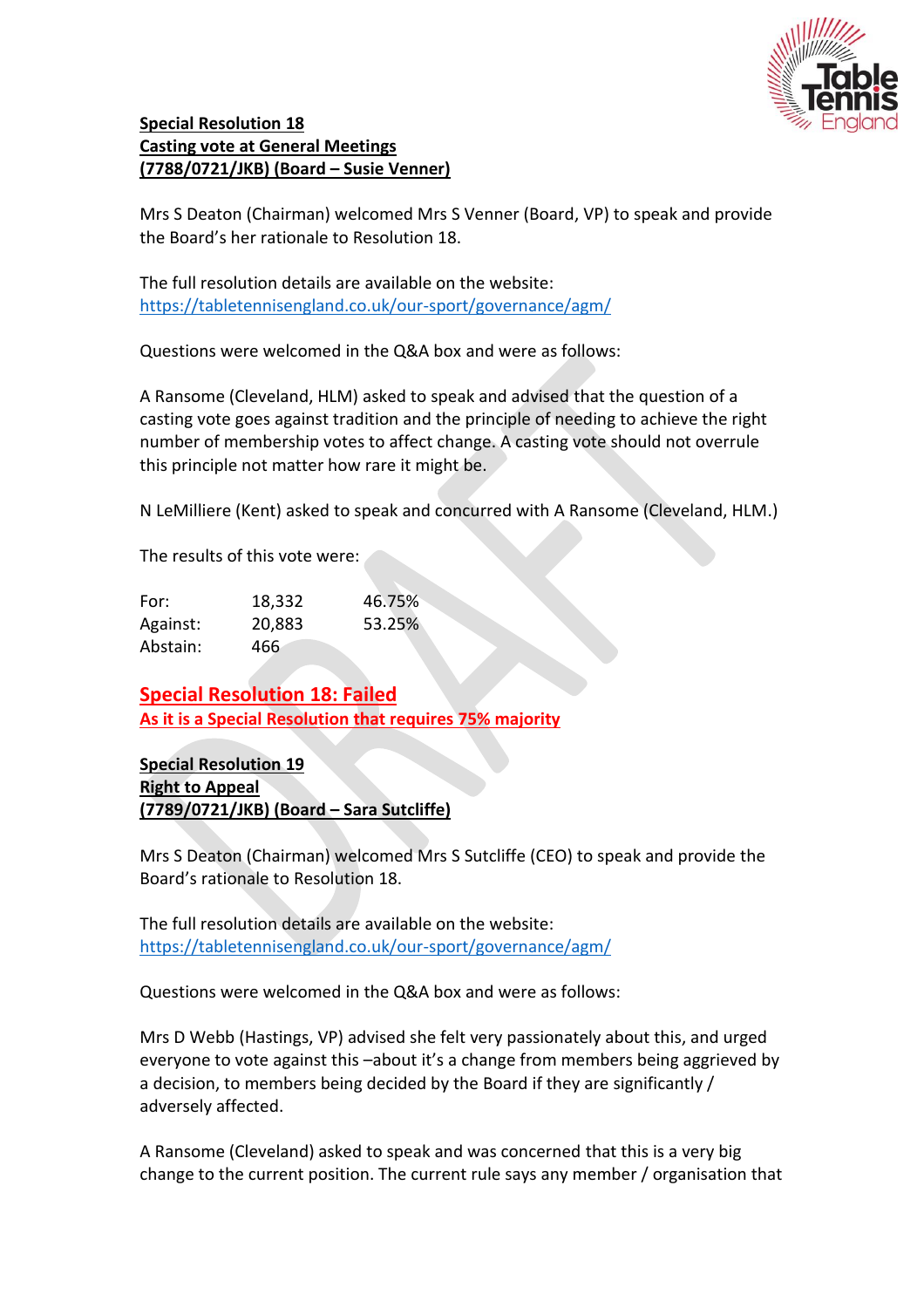

is "aggrieved" – the new one states "significantly / adversely" and A Ransome (Cleveland, HLM) felt this is completely changing the opportunity to appeal and not acceptable.

Mrs S Deaton (Chairman) welcomed Mrs S Sutcliffe (CEO) the chance to respond and summarise. In response to Mrs D Webb (Hastings, VP) it was advised that the Board has no role in the appeal, the only job for the Board is to make the regulations. With regards to A Ransome (Cleveland, HLM) point, if you just have the ability to appeal an aggrieved decision, the ability to appeal becomes abused by people who are just upset with a decision and this change would mean that they would also need ot evidence that they were affected by the decision not just aggrieved by it.

The results of this vote were:

| For:     | 15,428 | 42.42% |
|----------|--------|--------|
| Against: | 20,938 | 57.58% |
| Abstain: | 2,464  |        |

**Special Resolution 19: Failed As it is a Special Resolution that requires 75% majority**

## **Special Resolution 20**

#### **Proxies (7790/0721/JKB) (Board – Tom Purcell)**

Mrs S Deaton (Chairman) welcomed T Purcell (Board, VP) to speak and provide the Board's rationale to Resolution 20.

The full resolution details are available on the website: <https://tabletennisengland.co.uk/our-sport/governance/agm/>

Questions were welcomed in the Q&A box but there were none raised.

The results of this vote were:

| For:     | 39,504 | 99.14% |
|----------|--------|--------|
| Against: | 344    | 0.86%  |
| Abstain: | Ü      |        |

**Special Resolution 20: Passed As it is a Special Resolution that requires 75% majority this has been reached.**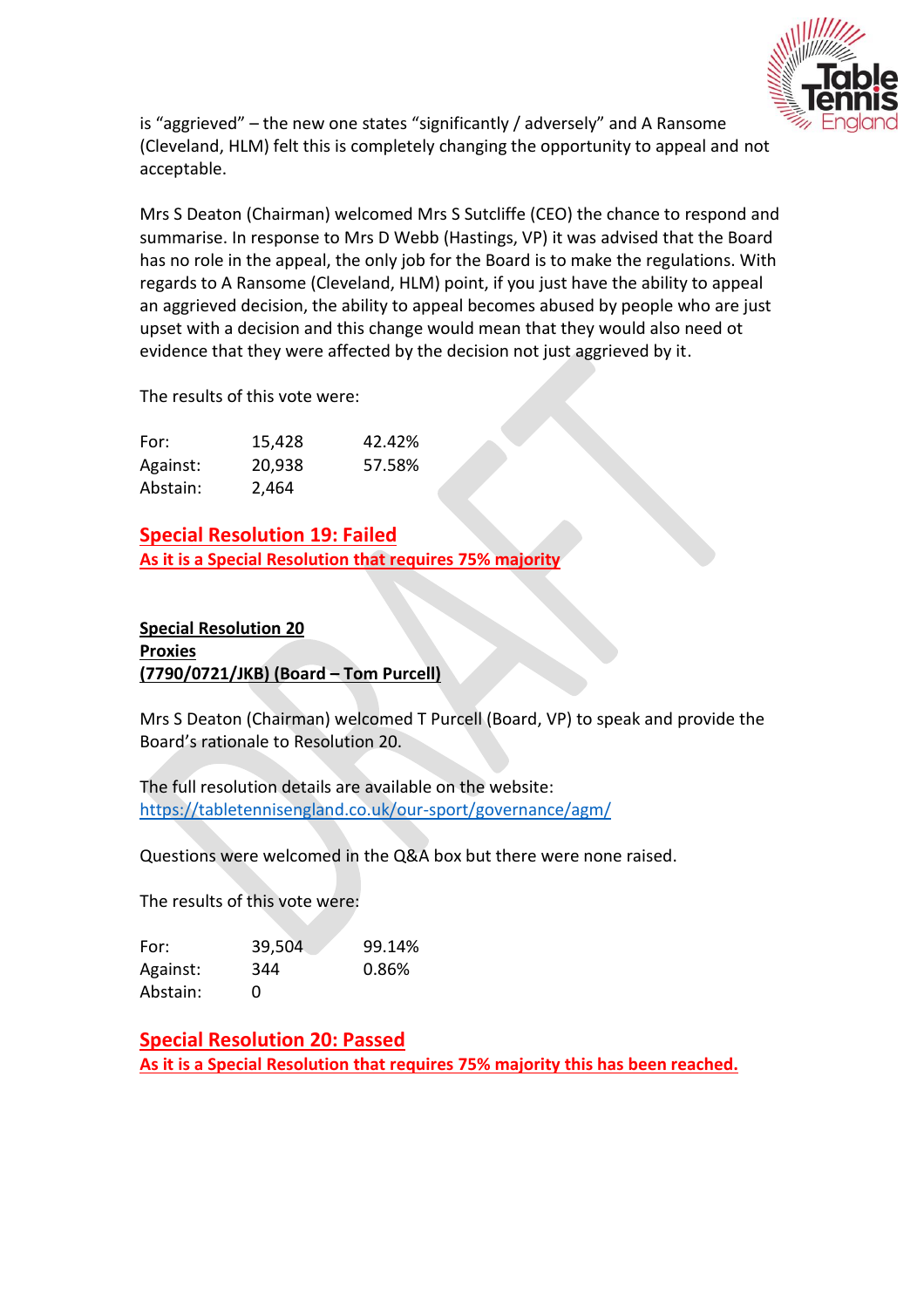

## **Special Resolution 21 Votes to be available to League Secretary (7791/0721/JKB) (Chris Dangerfield)**

Mrs S Deaton (Chairman) welcomed C Dangerfield (Shropshire) to speak and provided his rationale to Resolution 20.

The full resolution details are available on the website: <https://tabletennisengland.co.uk/our-sport/governance/agm/>

Questions were welcomed in the Q&A box but there were none raised.

Mrs S Sutcliffe (CEO) asked to speak and advised that the Board supports this Resolution and would look to integrate this within relevant regulations as soon as practical, but will also support that if it does pass it will take immediate effect, the voting record of this meeting will be made available.

D Hockney (Avon) asked to speak and advised that he does not feel that in the Standing Orders is the right place for this to sit. Standing Orders fully supports them going into the articles/regulations.

A Ransome (Cleveland, HLM) supports C Dangerfield (Shropshire) resolution and felt it is important that all company members take their responsibility seriously. We should think carefully about what we consult our members on, before we take a decision. We are responsible to our members. This is in line with transparency.

T Catt who is not a company member was allowed to speak and totally agreed with this resolution. There are some GDPR factors to bear in mind, and company members are giving away their votes – especially if discretion is used. As shown today 40% have not voted today.

Mrs S Deaton (Chairman) welcomed C Dangerfield (Shropshire) to summarise his resolution however he felt the points had been raised.

The results of this vote were:

| For:     | 38,317   | 95.68% |
|----------|----------|--------|
| Against: | 1,732    | 4.32%  |
| Abstain: | $^{(1)}$ |        |

**Ordinary Resolution 21: Passed As it is an Ordinary Resolution that requires 50% majority this has been reached**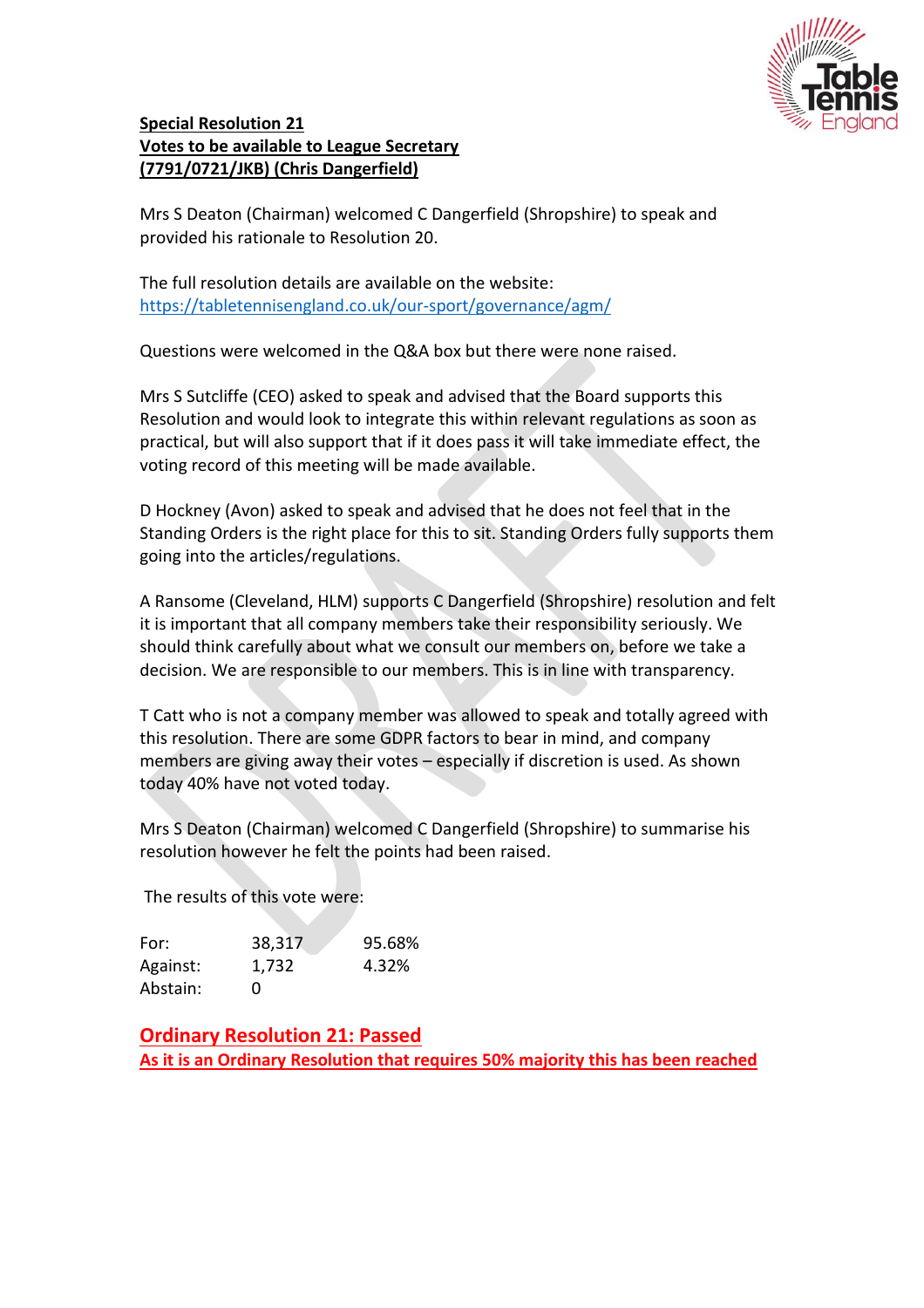

**Ordinary Resolutions: 22. Performance Sub Committee (7792/0721/JKB) (Neil Le Milliere) – discussed second 22a. Performance Sub Committee Proposed Amendments (7793/0721/JKB) (Alan Ransome) – discussed first.**

Mrs S Deaton (Chairman) welcomed A Ransome (Cleveland, HLM) to speak and provided his rationale to Resolution 22a (amendment).

The full resolution details are available on the website: <https://tabletennisengland.co.uk/our-sport/governance/agm/>

Questions were welcomed in the Q&A box and the following were raised:

N LeMilliere (Kent) advised that Kent do not support this Resolution as the Board do need to remain in overall control.

A video was played from D Parker (Board) explaining the Board rational and his views as chair of the Talent and Performance subcommittee of the Board.

S Griew (Board) was welcomed to speak and felt this is another Resolution where the Board supports the principle but not the detail. The Board have engaged in considerable depth, listened and acted in this area – and as such a Sub-Committee is now set up to oversee the Talent and Performance programme. The committee does have teeth in its advisory capacity, but it doesn't undermine the governance structure of the organisation. The TOR includes scope, delegation, composition, frequency of meetings etc, all published on the website. However, the AGM is not the right place to discuss the detail and set KPIs. That is a Board role, so the Board do not support the Resolution but do support the principle and have already acted on it.

P Charters (Berkshire, HLM) spoke and supports this resolution because the proposal gets down to the point of where the membership needs to be, ensuring the committee has teeth. The Association needs to support the committee to ensure they make the right decisions.

R Venner (Board) asked to speak and advised he is honoured to be part of the T&P Sub Committee, giving thanks to N LeMilliere (Kent), A Ransome (Cleveland, HLM) and P Charters (Berkshire) for their resolutions. R Venner (Board) felt the committee will do a very good job, with all the experience that sits on that group.

A Murdoch (Bedfordshire) spoke and advised he supports this Resolution and that anything we can do to support our talent is positive.

Miss E Vickers (Board) was welcomed to speak and felt it was appropriate to talk and following a catch up with D Parker (Board) we have applications for co-opted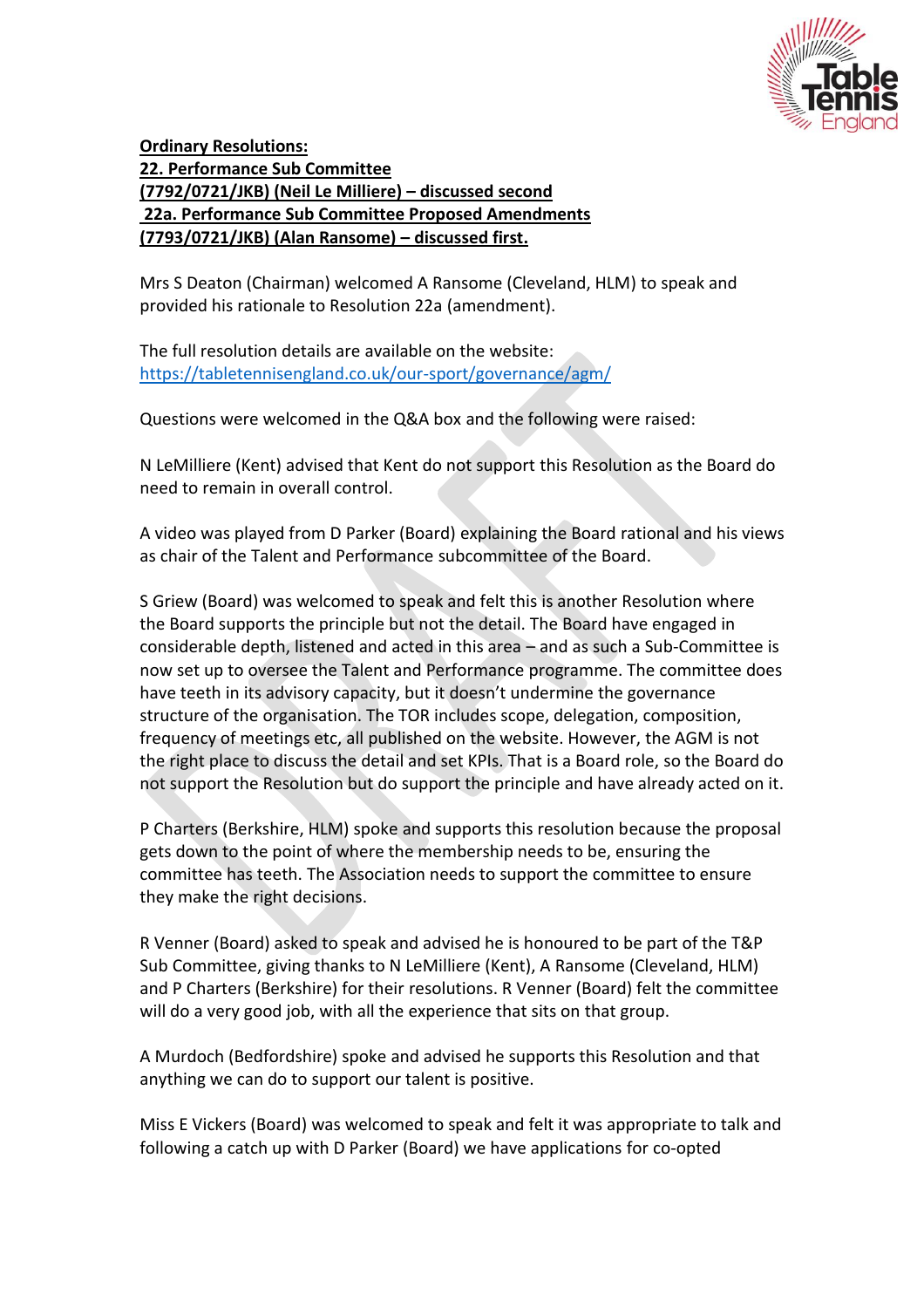

individuals which look positive. Guidance to the Board is required but the Board will have the overall decision.

C Dangerfield (Shropshire) supports both Resolutions with the preference being 22a but hoping that at least one passes today. If 22 goes through then we shall put our faith into those people.

M Stanforth (Staff) spoke and updated everyone at the AGM about his new role as Head of England Performance and welcomed the creation of the T&P Sub Committee.

A Ransome (Cleveland, HLM) was welcomed back to summarise and advised that the Board do stay in control of all matters. Two further points were raised about finance – firstly, how A Ransome (Cleveland, HLM) feels the young players should receive £250,000 which is required for training & competition programmes, not for Coaches' salaries. Secondly, if this committee is given the authority, this will enable them to do a much better job. Currently, under the TOR this committee is only advisory and their advice can be rejected.

The results of this vote for **22a** were:

| For:     | 22,653 | 57.79% |
|----------|--------|--------|
| Against: | 16,547 | 42.21% |
| Abstain: | 202    |        |

**Ordinary Resolution 22a: Passed As it is an Ordinary Resolution that requires 50% majority this has been reached**

N LeMilliere (Kent) asked for the amendment summary to be read out: "The amendment now means that what will be recorded is that this meeting recommends the Board follow the High-Performance management methods used by the management committees and Boards over previous decades which has consistently produced far better results in International Rankings. These include appointing a Voluntary Committee Chairman to manage the area of work and is given full delegated powers".

A Ransome (Cleveland, HLM) thanked everyone for passing this resolution and advised this resolution is simply to support the Board and ensure this committee is given teeth, authority and the finance to move forward.

No one from Kent wished to speak before the vote opened.

The results of this vote for **22** were:

| For:     | 33,777 | 86.40% |
|----------|--------|--------|
| Against: | 5,319  | 13.60% |
| Abstain: | 402    |        |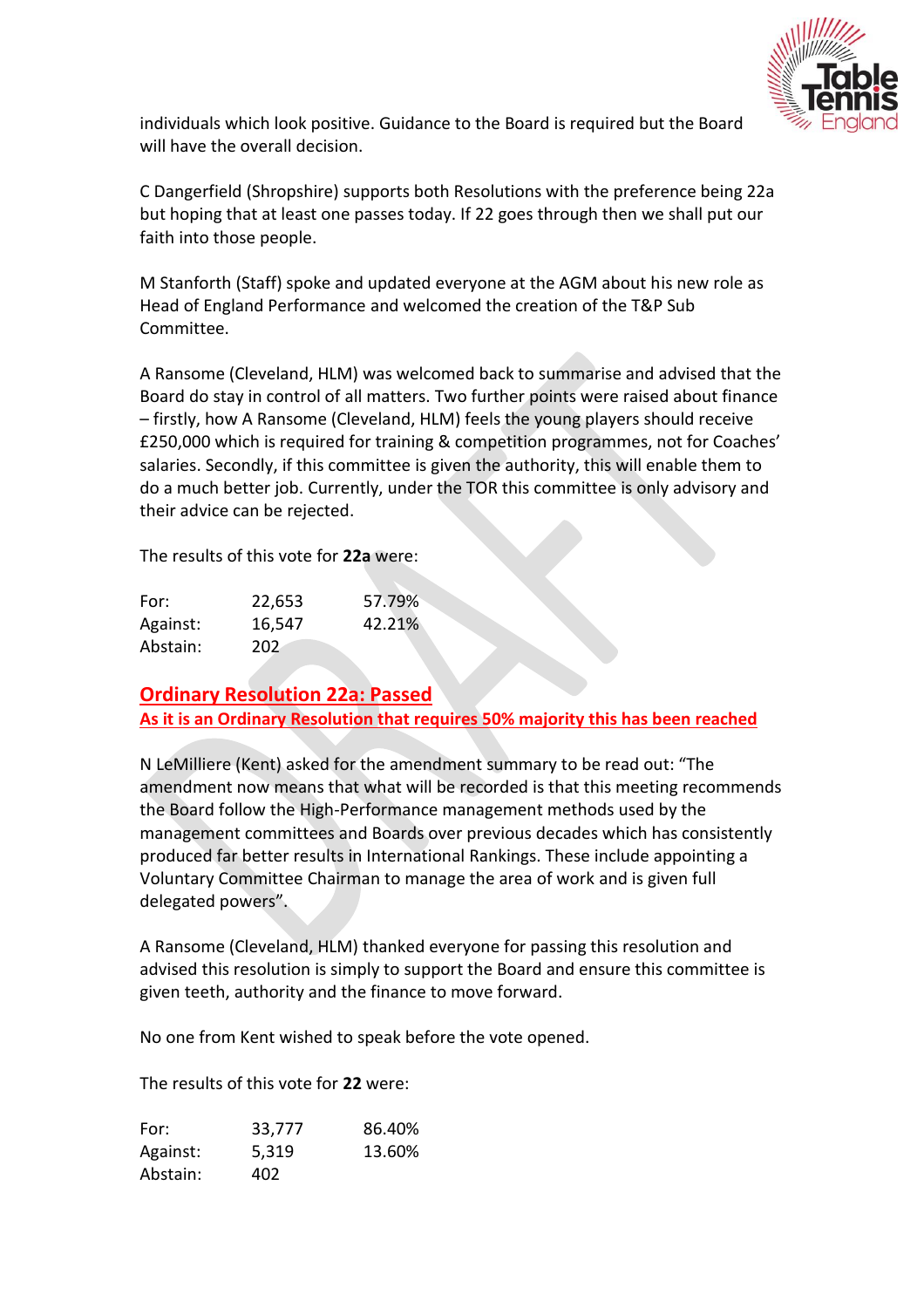

## **Ordinary Resolution 22: Passed**

**As it is an Ordinary Resolution that requires 50% majority this has been reached**

## **Special Resolution 23 Instruct the Board in Performance KPI's (7794/0721/JKB) (Peter Charters)**

Mrs S Deaton (Chairman) welcomed P Charters (Berkshire, HLM) to speak and provided his rationale to Resolution 23.

The full resolution details are available on the website: <https://tabletennisengland.co.uk/our-sport/governance/agm/>

N LeMilliere (Kent, Standing Orders Committee) advised that P Charters (Berkshire, HLM) is unable to withdraw the resolution, however he is able to ask everyone to vote against it.

Questions were welcomed in the Q&A box and were as followed:

Mrs S Sutcliffe (CEO) asked to speak and advised that the Board supports the principle of KPIs, and everyone has seen the operational plan presented to National Council which is a much more detailed plan than previous years, which is now available on a quarterly basis to National Councillors. This will include KPI's for Performance. Mrs S Sutcliffe (CEO) made the point that all staff are accountable to her, and she is accountable to the Board. Staff work with committees and take decisions collectively, working together as a group. No one person overrules the majority. The setting of KPI's exists, and will be enhanced, produced to the Board across the business, made available to National Council through the website.

A Ransome (Cleveland, HLM) requested to speak and felt the main thing we are looking for is that the juniors and cadets are in the top position in Europe. The main issue is that we get there, with KPI's as suggested and we follow these and see good results.

S Kemish (Board) asked to speak and reminded everyone of the EGM results and how the CEO was given a resounding vote of confidence. This doesn't feel like a Board issue, but a SLT and CEO responsibility who should be left to get on with their job. S Kemish (Board) asked that this is voted against.

M Stanforth (Staff) was allowed to speak and pointed out that the performance team want to see England teams being successful. The great thing about the performance team is that they work together.

N LeMilliere (Standing Orders Committee) advised that if you are carrying a proxy, by law you need to follow that proxy. Also, if you have been instructed on how to vote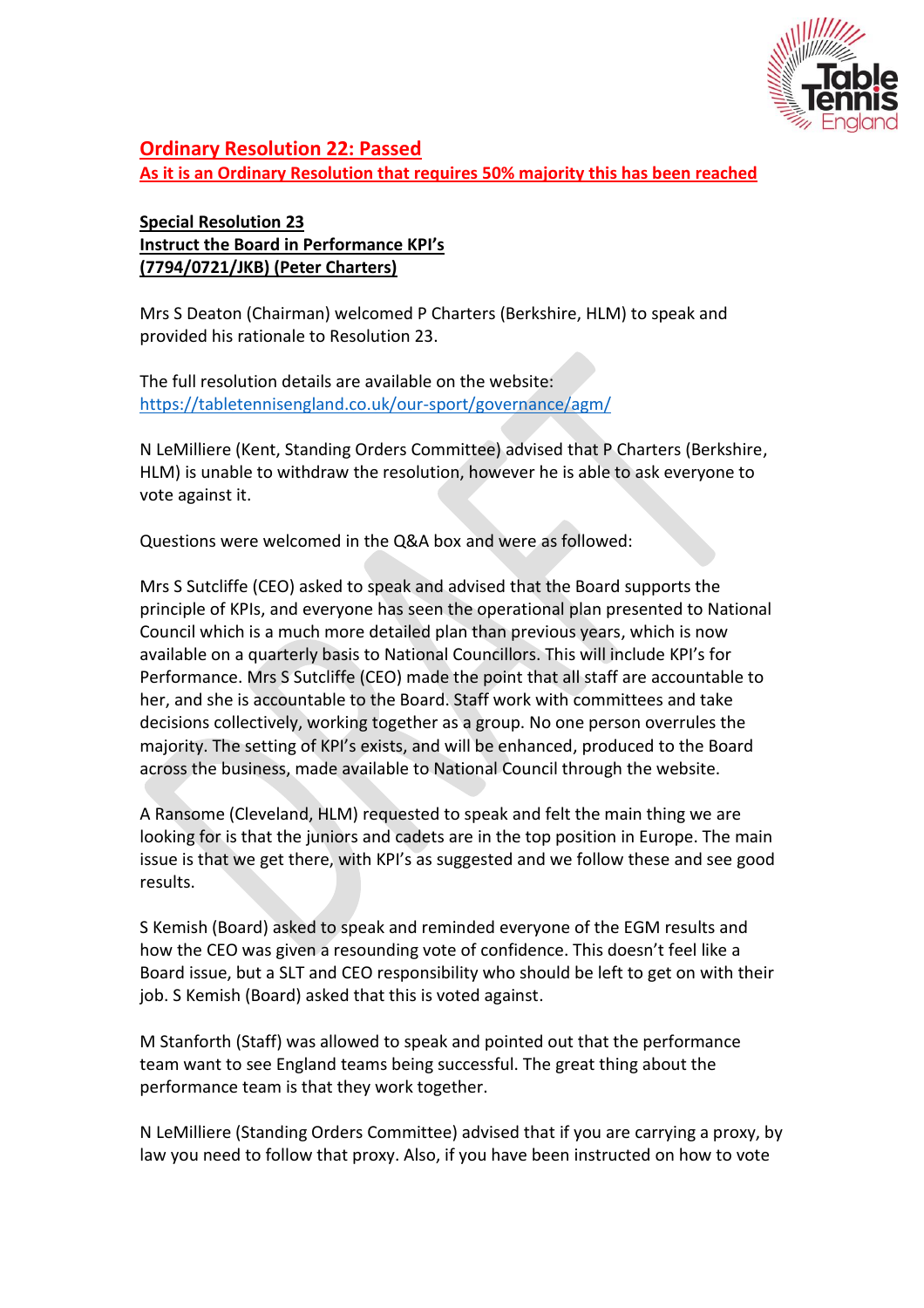

you need to be confident that you can change your vote. The AGM were asked to bear this in mind.

The results of this vote for 23 were:

| For:     | 4,416  | 11.87% |
|----------|--------|--------|
| Against: | 32,798 | 88.13% |
| Abstain: | 2,871  |        |

## **Special Resolution 23: Failed**

**As it was a Special Resolution that requires 75% majority**

#### **Special Resolution 24 Urges the Board in Performance KPI's (7795/0721/JKB) (Peter Charters)**

Mrs S Deaton (Chairman) went straight to Special Resolution 24 as agreed by Standing Orders Committee but would not announce the vote until the results of Special Resolution 23 was advised.

The full resolution details are available on the website: <https://tabletennisengland.co.uk/our-sport/governance/agm/>

The results of this vote for 24 were:

| For:     | 25,438 | 69.06% |
|----------|--------|--------|
| Against: | 11,396 | 30.94% |
| Abstain: | 1,978  |        |

**Ordinary Resolution 24: Passed As it is an Ordinary Resolution that requires 75% majority this has been reached**

## **10. Financial Report & Audited Accounts Receive and acceptance of the financial report, including audited accounts for the Financial Year ending 31st March 2021 (7766/0721/JKB)**

A presentation was made to the AGM comprising of 7 slides presented by S Kemish (Board) Chair of Finance Committee. Attached to these minutes.

Questions were welcomed in the Q&A box and were as followed:

C Dangerfield (Shropshire) asked to speak and commented that firstly, without being negative he felt that although they look professional, he found them useless. If any detail is required it cannot be found. Less and less detail relating to finance has been evident over the last 10 years. C Dangerfield (Shropshire) queried the £112,000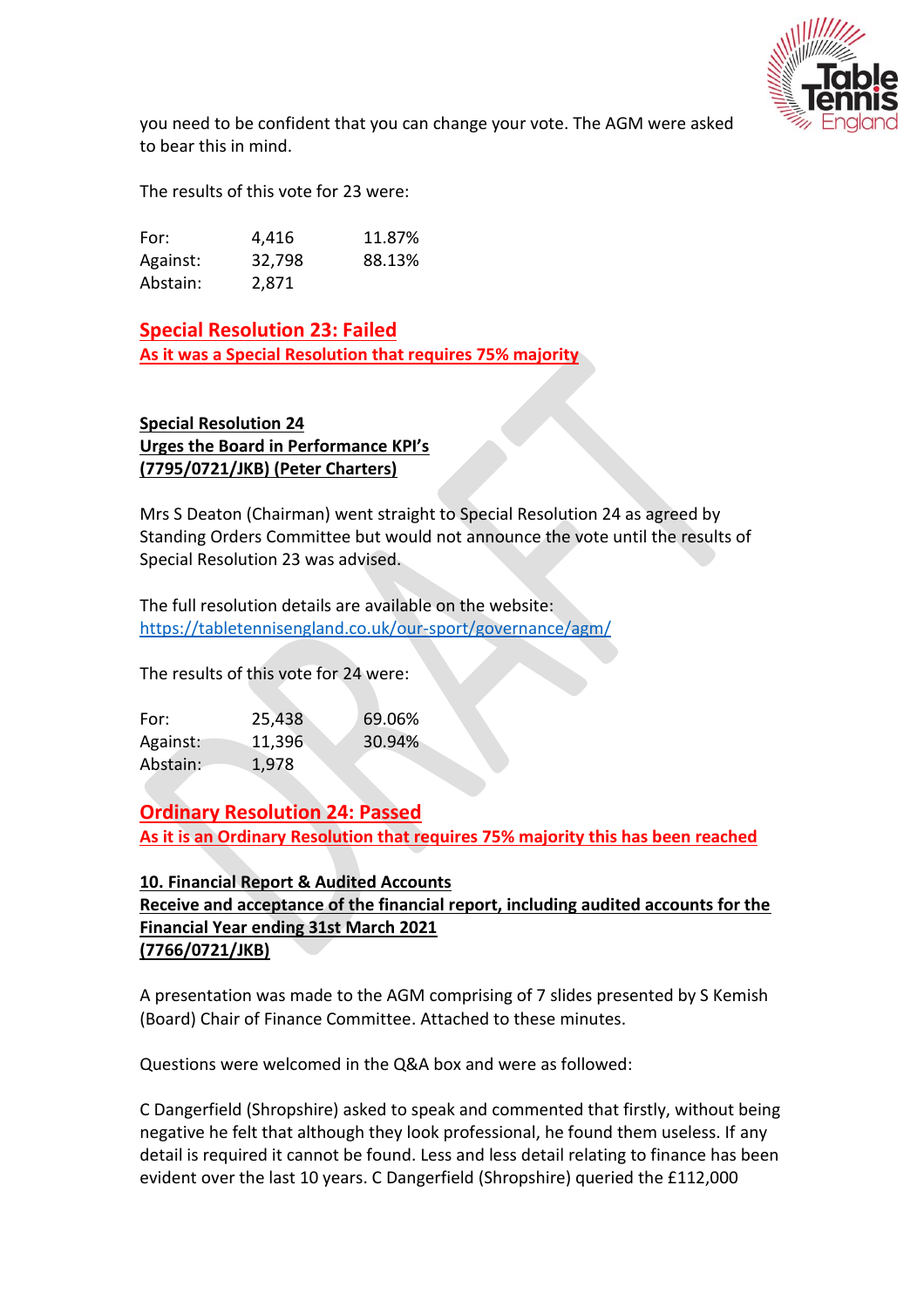

spent on marketing and asked how this was so given the Covid situation where nothing was done?

M Clarke (Worcestershire, HLM) spoke and commented on his respect for Sam Garey (staff), having said that, it is fundamental that the financial policies are overseen with the accounting function, made by a qualified accountant on the Board. M Clarke (Worcestershire, HLM) advised of the transparency requirement and how at National Council these figures were discussed, raising 2 questions:

- 1) Expenditure to cost centre "Talent" of £381,568 which was £90,000 over budget. Bearing in mind lockdown, none of this could have been spent on the Talent spoken about previously, & no one answered this question and the minutes from National Council didn't answer this question either. Therefore, not being transparent.
- 2) £15,000 was shown as income from Talent, given the furlough scheme M Clarke (Worcestershire, HLM) didn't feel this was correct and requested a break down.

A Ransome (Cleveland, HLM) spoke and concurred with the comments from the two previous speakers. More information is required to National Council and there are people on National Council who are able to ask questions. In the future, A Ransome (Cleveland, HLM) asked if there has been an amount allocated to the juniors and if not, when will this be?

Mrs S Sutcliffe (CEO) asked to speak and commented on the Talent staff query, advising that they are all publicly funded therefore not being eligible for furlough. Sport England provided a lot of flexibility around how the funding was used in this pandemic year – if money was needed from one pot to balance another, then this was granted. Also, the answers given to National Council as per M Clarke (Worcestershire, HLM) were absolutely correct.

S Kemish (Board) was welcomed back to summarise and advised that the marketing cost was allocated to website, which could have been spread out over a number of years, however given the situation and lack of spending in other areas we were able to put some of that money into that area. Being able to break even this year is a major accomplishment. S Kemish (Board) agreed that more transparency is needed, but sometimes not all the information is needed to be publicly available – this isn't hiding anything, just making sure the right level of information to available.

In response to M Clarke (Worcestershire, HLM) S Kemish (Board) advised Sam Garey and her team have led us in the most trying of times, to break even. The auditors support our accounts.

The results of this vote for Agenda Item 10 were:

| For:     | 34,155 | 97.8% |
|----------|--------|-------|
| Against: | 777    | 2.2%  |
| Abstain: | 3,840  |       |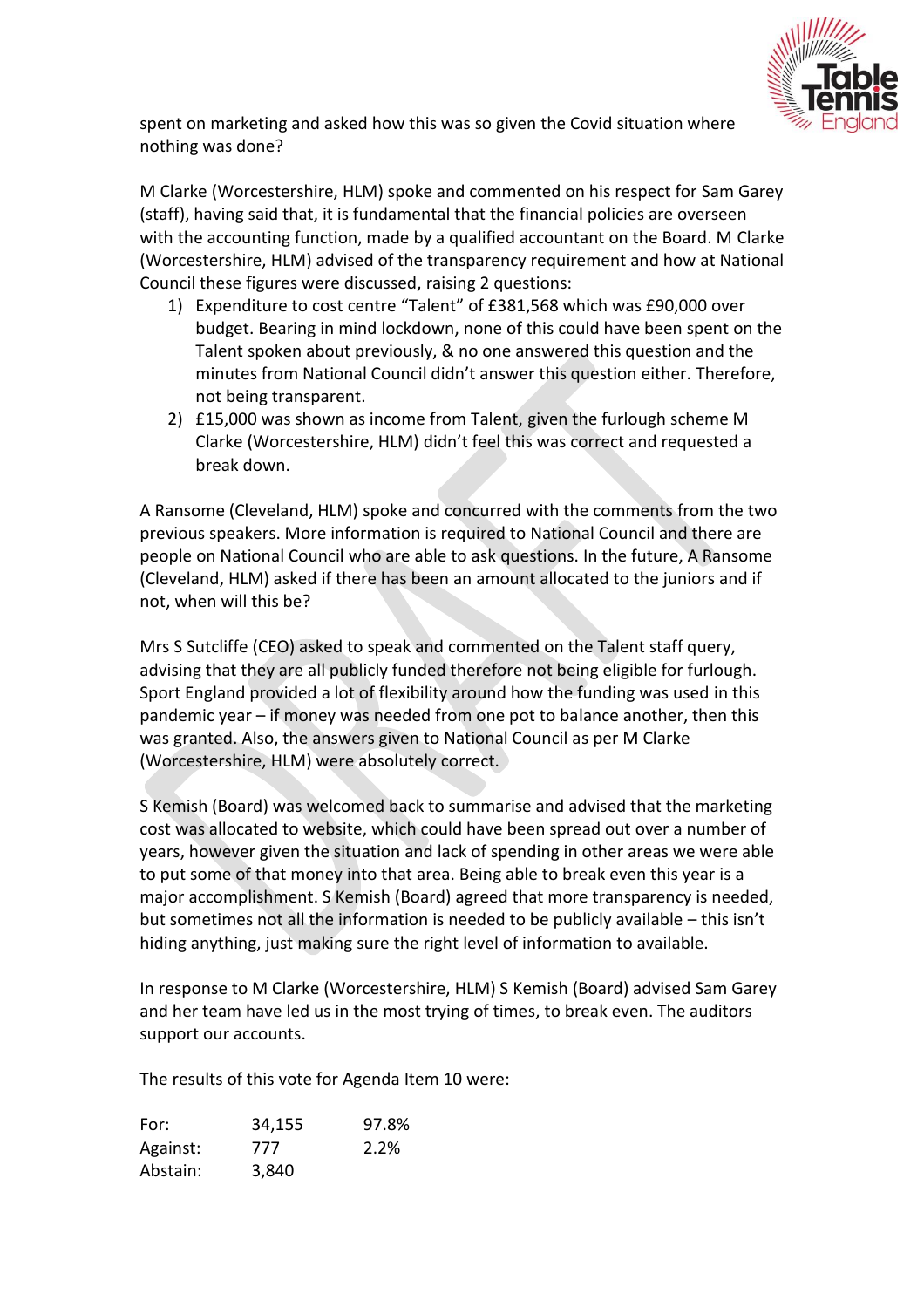

# **Agenda Item 10: Passed**

**11. Reappointment of Auditors Reappointment of Auditors and authorise the Directors to agree their remuneration (7767/0721/JKB)** 

A zoom poll was launched for this vote.

For: 96% Against: 4%

# **Agenda Item 11: Passed**

#### **12. Election of Standing Orders Committee**

David Hockney Neil Le Milliere 1x Vacancy

Mrs S Deaton (Chairman) welcomed interest in the vacancy available as June Watts has come to the end of term and does not wish to be considered for reappointment. Thanks were given to June Watts for her service over the years. Also, thanks were given to David Hockney and Neil LeMilliere for all their hard work.

A zoom poll was launched for the reappointment of David Hockey (retiring on rotation, willing to be re-elected)

| 99% |
|-----|
| 0%  |
| 1%  |
|     |

## **13. Vice President Renewals Approval of Renewal for Vice Presidents & Approval of Vice Presidents 2021**

The AGM were asked to confirm their acceptance of the new appointments as renewals were no longer required as Resolution 14 passed

A zoom poll was launched for this vote

| For:     | 96% |
|----------|-----|
| Against: | 0%  |
| Abstain: | 4%  |

**Agenda Item 12: Passed**